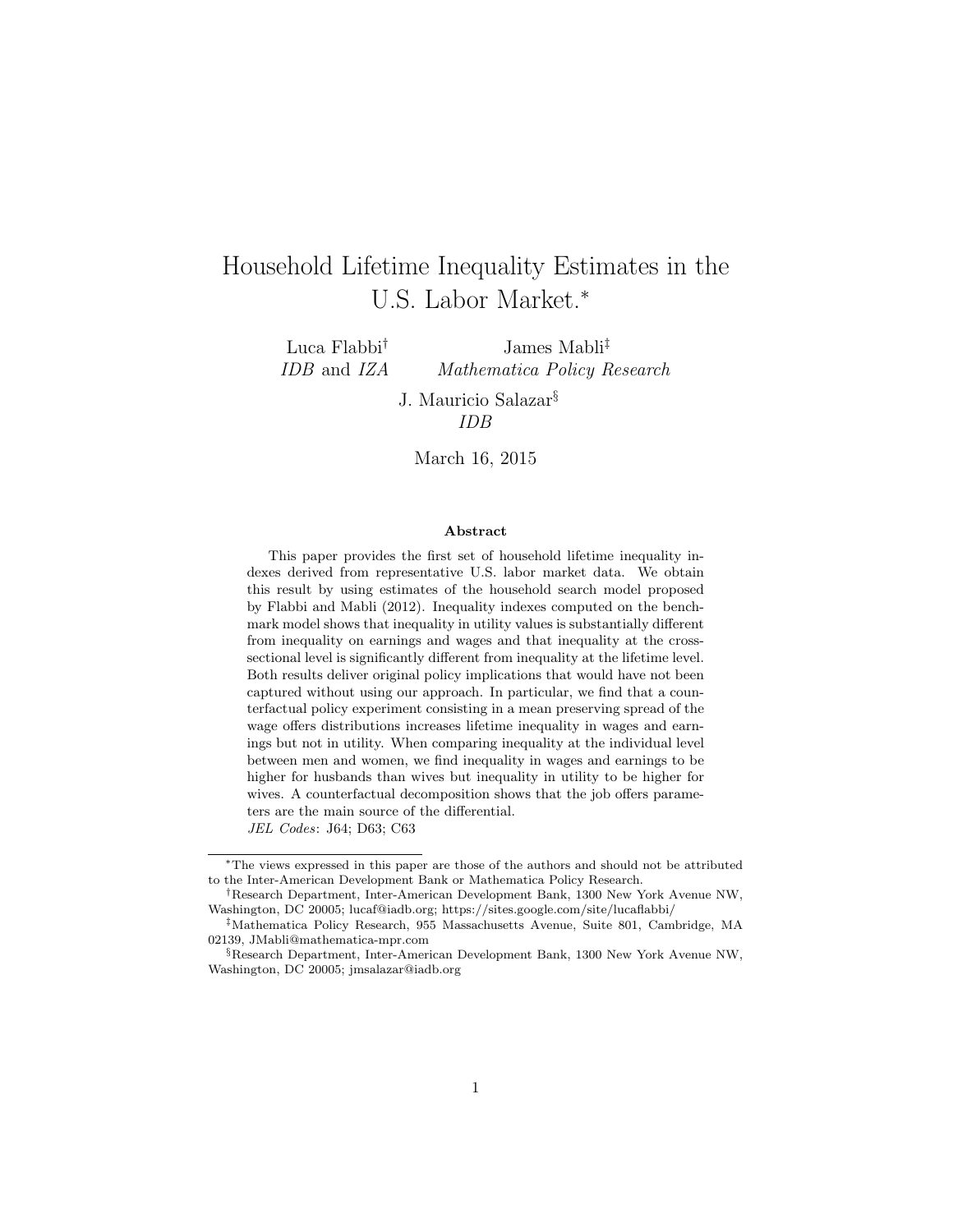## 1 Introduction

Inequality is a crucial feature of a given labor market since most of the source of income for most individuals is labor income. It is also a fundamental indicator to judge an economy in its overall performance, efficiency and, of course, equity. Given its relevance, a lot of emphasis has been devoted to measurement issues both in terms of the theory behind appropriate indicators and in terms of data collection. We propose here a measure of inequality with two relevant yet relative understudy features: the first is the use of a lifetime perspective; the second is the focus on the household.

By lifetime inequality we mean a measure of inequality able to take into account labor market dynamic. Consider a standard measure of inequality based on cross-sectional wages. It is definitely informative but it cannot take into account that the position of a given individual over the wage distribution is temporary. Labor market dynamic implies that she may loose the job and become unemployed (employment risk) or that her wage may change (wage risk) or that she may simply decide to follow better opportunities (labor market mobility). A lifetime measure should provide a summary measure of inequality able to take into account all these events. Various empirical approaches have been used to tackle the issue. Starting from the seminal Gottschalk and Moffitt (1994), many contributions have focused on decomposing the overall wage variability in a transitory (over time) component and in a permanent component. In a similar vein, Buchinsky and Hunt (1999) and subsequent contributions focus on assessing the stability of an individual in the wage distribution by using transition probabilities. Yet another and larger group of contributions focuses on insurance against risk by working with consumption data and risk sharing mechanisms. Contributions in this line of research are popular and influential both in the micro literature<sup>1</sup> and in the macro literature.<sup>2</sup>

We follow a different strategy by defining *lifetime* as the dynamic implied by participating over time (but in steady state) in a given labor market characterized by frictions and wage and employment risk. All the main structural parameters of the labor market are estimated from the data. In this respect, we focus more attention on the modeling and estimating of the labor market than the contributions listed before. This emphasis explicitly allows for wage and employment mobility as a result of optimal individual behavior but it comes at the cost of loosing the life-cycle dynamic that some of the above contributions are able to consider. Our approach belongs to a still small but increasing literature which includes the seminal Flinn (2002) comparing inequality and mobility in the U.S. and Italian labor market; Bowlus and Robin (2004) developing an innovative non-stationary model of job mobility; and Flabbi and Leonardi (2010)

<sup>1</sup>Early seminal contributions are Attanasio and Davis (1996) and Blundell and Preston (1998). Low, Meghir and Pistaferri (2008) is one of the most complete models in this line of research.

<sup>2</sup>Kaplan (2012); Heathcote, Storesletten, Violante (2012); Heathcote, Perri, Violante (2010); Krueger and Perri (2006) are all contributions in the macro literature which model risk and are concerned with the difference between income and consumption inequality.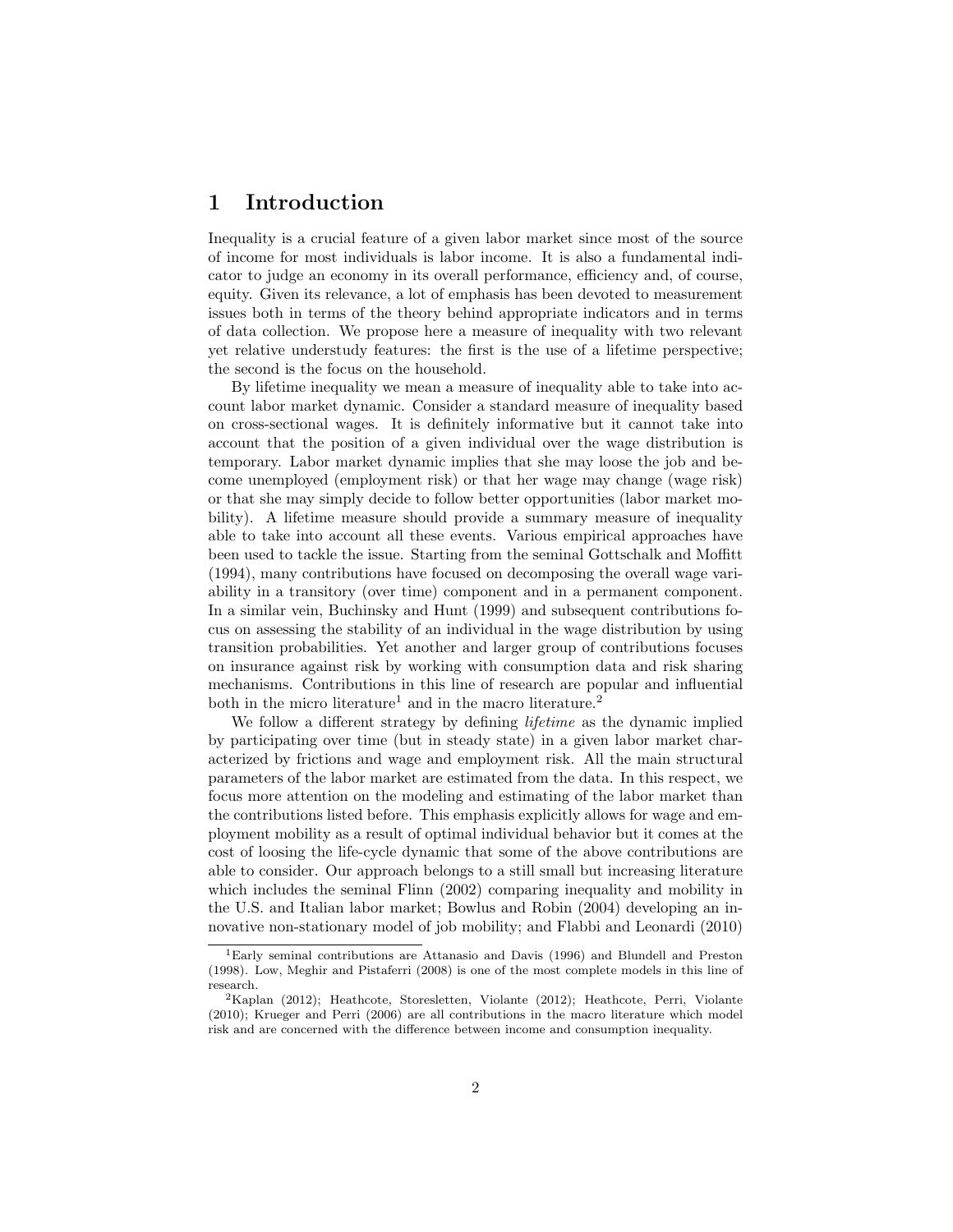decomposing the increase in inequality in the U.S. in the 1990s.

What sets our contribution apart in this literature is our focus on the household: No previous contributions<sup>3</sup> provides estimates of lifetime household inequality. The importance of the focus on the household is straightforward: individuals engaged in stable relationships share resources and take important decisions together. As a result, evaluating inequality at the household level may be even more indicative of the state of an economy or a labor market than inequality at the individual level. The importance of the household has long been recognized by the literature. In particular, the third line of research listed above (see footnotes 1 and 2) has pointed out the importance of considering that decisions are taken at the household level and the relevance of sharing rules within the household. In our approach, we will be able to address only the first of the two issues since we will assume a unitary model of the household. However, in taking into account that decisions are taken at the household level we will need to develop a model of dual search in the labor market, a problem that provides a contribution in its own right and that has been tackled by the search literature only recently.<sup>4</sup>

We develop and estimate a standard but fairly complete search model of the labor market. We allow for search both on-the-job and during unemployment and we also allow for a very simple labor supply decision. The main feature of the model is showing allow for the interaction between labor market decisions of the two spouses. The two spouses search (and work) simultaneously in two labor market which are allowed to be gender-specific. We estimate the model by simulated methods of moments on the 2001-2003 panel of the Survey of Income and Program Participation (SIPP).

We compute three indicators of lifetime and Cross-sectional household inequality on the benchmark model. Each indicators compute inequality in wages, earnings and utility. Comparing lifetime and Cross-sectional inequality measures we find substantial differences in the magnitude of the inequality indexes and in their ranking between wages, earnings and utility.

We then proceed to perform a series of counterfactual and policy experiments. The first set of experiments shows the sensitivity of household inequality to the different labor market parameters. In particular we look at the impact of labor market frictions, dispersion of job offers and frequency of part-time offers. We find substantially different implications when judging the policies based on lifetime measures or on cross-sectional measures. The second set of experiments is motivated by a result found in the benchmark specification: women (wives) exhibit different levels of inequality than men (husbands). In particular, wives' wage and earnings inequality is lower but lifetime inequality is higher than those

<sup>&</sup>lt;sup>3</sup>The only exception is our own Flabbi and Mabli (2012). This previous version of our work has now been updated and split in two contributions: the current paper focusing on inequality and Flabbi and Mabli (2015) focusing on the comparison between estimating a search model at the household level and at the individual level.

<sup>4</sup>Dey and Flinn (2008) is the first contribution estimating an household search model; Guler, Guvenen and Violante (2012) provides an exhaustive treatment of the impact of preferences in an household search model with a unitary household.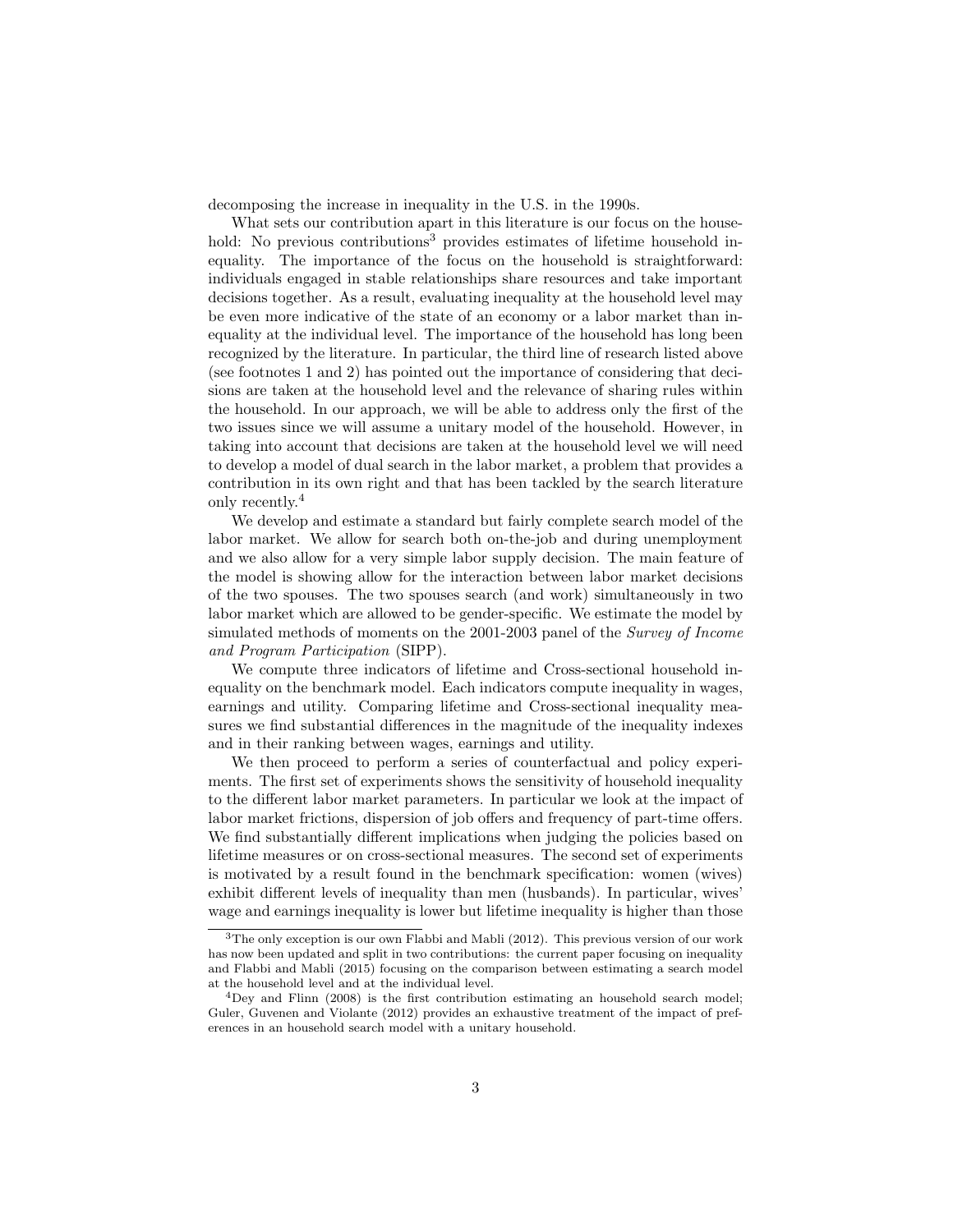of their husbands. In the experiments we decompose the sources of these differentials in impact due to: labor market frictions, job offers and preferences. We find that the main source of the gender differential in inequality are the job offers distributions.

The paper is organized as follows. The next section briefly presents the model. Section 3 presents the Data. Section 4 briefly describes the identification strategy, specifies the estimator and presents the estimates. Section 5 contains the main contribution of the paper and it is devoted to the inequality exercise. We first precisely describe how we estimate lifetime values. We then define the inequality indexes we are going to use. We follow with a discussion of the benchmark case, before providing in separate subsections the counterfactual and policy experiments. Section 6 concludes.

## 2 Model

### 2.1 Environment

We develop a search model of the labor market where decisions are taken at the household level.<sup>5</sup> It is a natural extension of the usual single-agent decision problem to a joint-search problem of two agents looking for jobs simultaneously. The major simplification we introduce to keep the problem tractable is assuming a unitary model of the household: households consists of two agents sharing consumption, pooling income and maximizing a common utility function. Consistently with the data we will use in estimation (married couples), we call individuals belonging to one type *wives* and to the other type *husbands*. Wives' parameters are denoted by the subscript  $W$  and individuals belonging to the set of wives are indexed by  $j$ . Husbands' parameters are denoted by the subscript  $_M$  and individuals belonging to the set of husbands are indexed by i.

The model is in continuous time in a stationary environment. Shocks follow Poisson processes with exogenous parameters. There are three types of shocks in the market. First, job offers while unemployed characterized by the arrival rate parameter  $\lambda_A$ .  $A = M, W$  denotes parameters pertaining to husbands and wives. Second, there is also on-the-job search, leading to offers characterized by the rate  $\gamma_A$ . Once offers are accepted, can be terminated endogenously or exogenously. Endogenous termination may occur because one spouse may decide to quit the current job as a result of a change in the labor market status of the other spouse. Exogenous terminations are introduced in order to take into account other sources of job termination (firing, firm closing): they are modeled as an exogenous Poisson process with parameter  $\eta_A$ . Exogenous termination is the third and final shock characterizing the environment.

We also add labor supply, a nonstandard feature in the search literature<sup>6</sup>

<sup>&</sup>lt;sup>5</sup>The environment is the same as the one labelled as *household search extended model* in Flabbi and Mabli (2012). We refer to the paper for a more detailed description of the model.

 $6B$ lau (1991) is the only example of an estimated search model including this feature, i.e. the joint offer of wage-hours pairs. Flabbi and Moro (2012) estimate a search model allowing for the choice between part-time and full-time work but the choice is contingent to a wage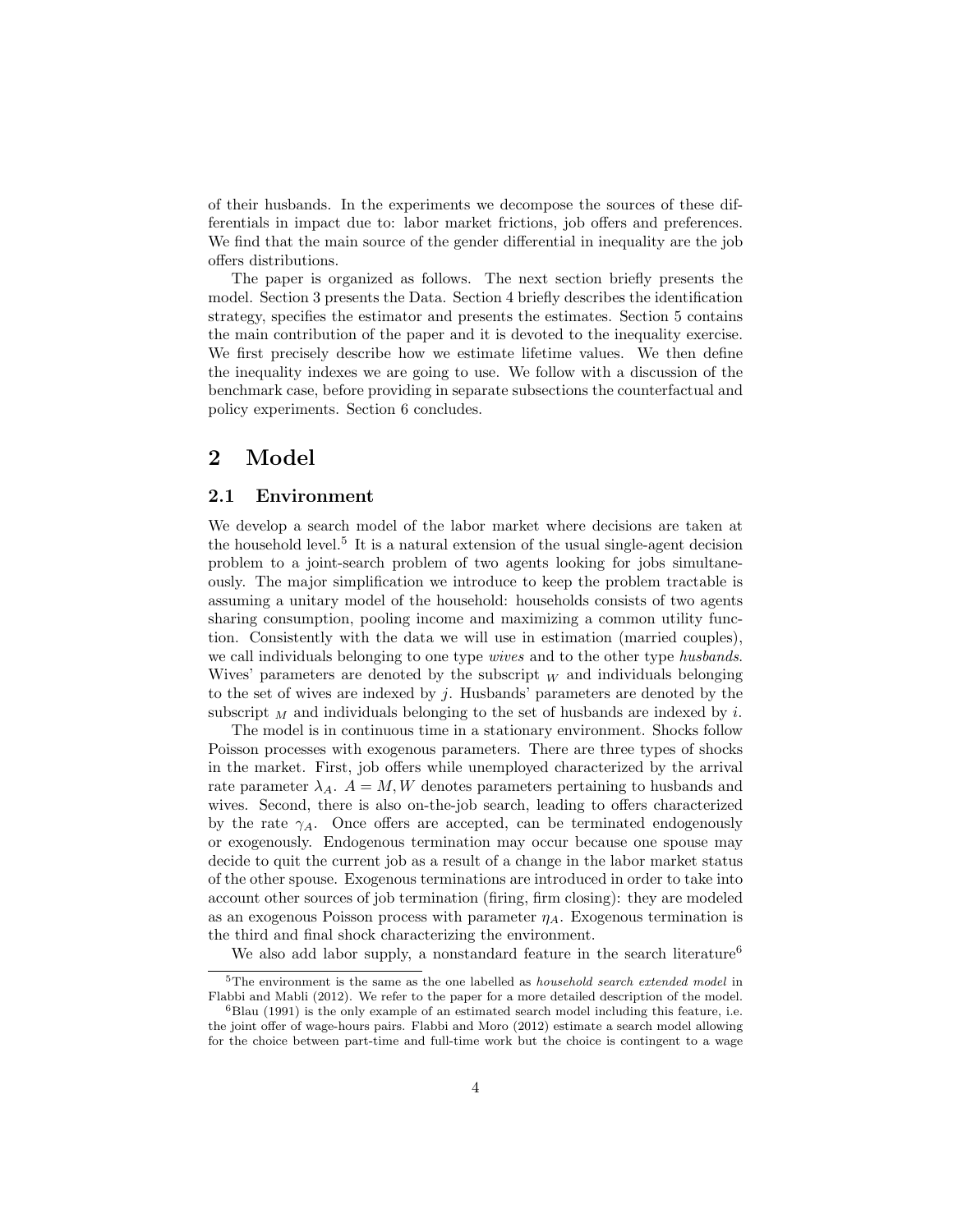that we introduce in order to match the relative large number of women present in the final estimation sample. Labor supply also generates a richer household interaction environment. To make the estimation tractable, we introduce the intensive margin of labor supply by assuming that job offers require either a full-time hours schedule or a part-time hours schedule.<sup>7</sup> The distribution of wage offers is conditional on the hours schedule requirement. We denote this by writing the wage offer distribution to gender  $_A$  in part-time and full-time jobs as  $F_A^{pt}(w)$  and  $F_A^{pt}(w)$ . Notice that the index pt, ft denote that all the parameters characterizing the wage offers distributions are conditional on the hours schedule requirement. The exogenous proportion of part-time offers is denoted by p.

The instantaneous utility functions of household  $i, j$  depends on the idiosyncratic components and on the time-invarying household-specific non-labor income  $y_{ij}$ . For identification purposes, we assume a Constant Relative Risk Aversion (CRRA) utility function. Household instantaneous utility is therefore defined as:

$$
u(c_{ij}, l_i, l_j; \delta, \beta, \alpha) =
$$

$$
(1 - \alpha_M - \alpha_W) \frac{c_{ij}^{\delta} - 1}{\delta} + \alpha_M \frac{l_i^{\beta_M} - 1}{\beta_M} + \alpha_W \frac{l_j^{\beta_W} - 1}{\beta_W}
$$

$$
(1)
$$

where:

$$
c_{ij} = w_i h_i + w_j h_j + y_{ij}
$$

$$
l_i = 1 - h_i
$$

$$
l_j = 1 - h_j
$$

$$
h_{i,j} \in \{h^{pt}, h^{ft}\}
$$

We choose a CRRA specification because it nests the two main utility function specifications used in the applied micro literature: linear and log utility. It is also a utility function frequently used in the macro literature.

#### 2.2 Value Functions

As a result of this environment, each spouse can be in three different states: unemployment, part-time employment and full-time employment. Since each spouse can be in three states, each household can be in nine different states, each subject to a different set of shocks. We report the list of each state together with the notation for the value function and the parameters characterizing the

offer and it is bargained with the employer.

 $7$ This characterization is consistent with the usual assumption in implicit contract theory where firms post job package offers. See for example, Abowd and Card (1987); Hwang, Mortensen and Reed (1998). Wage-hours packages are embedded in a labor market search framework by Gorgens (2002). Other examples of empirical search model featuring job offers including not only a wage but an additional job characteristics are: Dey and Flinn (2008) and Aizawa and Fang (2013) adding health insurance; Flabbi and Moro (2012) adding job flexibility; and Meghir, Narita and Robin (2014) adding formality status.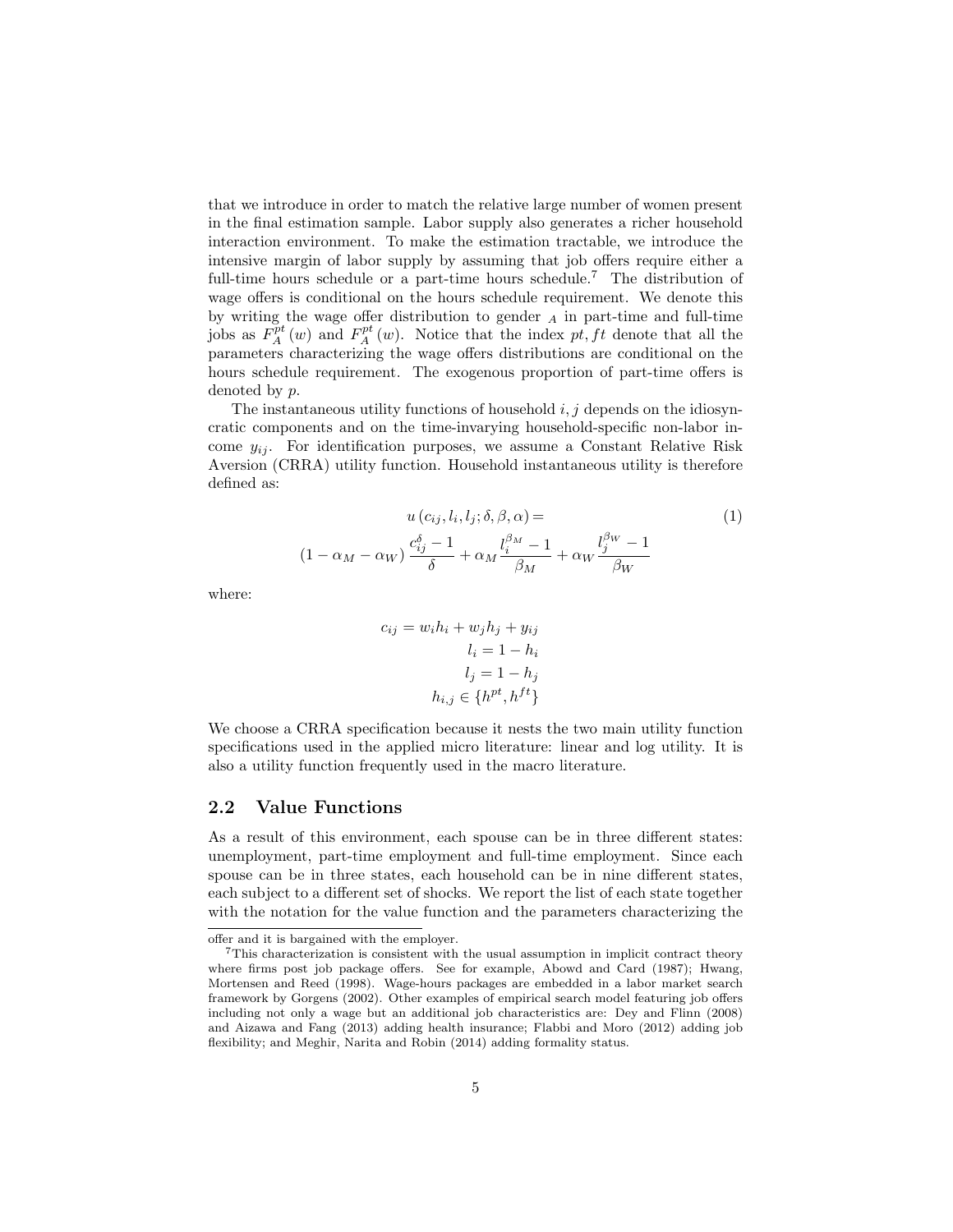shocks in Table 1. Notice that each household is also characterized by a timeinvarying household-specific  $y_{ij}$ . For convenience, we drop the conditioning on  $y_{ij}$  in Table 1 and in the rest of this subsection. The value function V denotes the cases when both spouses are employed;  $T$  the cases when one spouse is employed and the other is unemployed; U the case where both spouses are unemployed.

The full expressions of the value functions in recursive form are available in a slightly more general form in Flabbi and Mabli (2012). Here we will just focus on one example to point out the richness of the interaction between spouses' labor market states allowed by the model. It is particularly instructive to look at the value of an household where one spouse is working full-time (say, the husband) and the other spouse is unemployed and searching. The value function for such household is denoted by  $T\left[w_i, h^{ft}\right]$  and is characterized by the following equation:

$$
(\rho + \gamma_M + \eta_M^{ft} + \lambda_W)T [w_i, h^{ft}] = u (w_i h^{ft} + y_{ij}, 1 - h^{ft}, 1)
$$
\n
$$
+ \gamma_M (1 - p_M) \int \max \left\{ T [w_i, h^{ft}], T [w', h^{ft}] \right\} dF_M^{ft}(w)
$$
\n
$$
+ \gamma_M p_M \int \max \left\{ T [w_i, h^{ft}], T [w', h^{pt}] \right\} dF_M^{pt}(w)
$$
\n
$$
+ \lambda_W (1 - p_W) \int \max \left\{ T [w_i, h^{ft}], V [w_i, h^{ft}, w', h^{ft}], \right\} dF_W^{ft}(w)
$$
\n
$$
+ \lambda_W p_W \int \max \left\{ T [w_i, h^{ft}], V [w_i, h^{ft}, w', h^{pt}], \right\} dF_W^{pt}(w)
$$

An household where the husband works full-time and the wife searches enjoys flow utility  $u(w_i h^{ft} + y_{ij}, 1 - h^{ft}, 1)$  and it may receive three shocks: an onthe-job offer to the husband, a job offer to the wife, and a termination shock to the husband's job. Each job offers may be either part-time or full-time.

What is interesting in the dual search process detailed by our household search framework is that under our utility function assumption<sup>8</sup> a shock to one of the spouse may generate a change of the other spouse's labor market state. For example, consider the fifth row in equation (2) where the wife is receiving a full-time offer. If this full-time offer is accepted, the husband may react by staying in the current job but he may also react by quitting the current job (leading to household state  $T[w', h^{ft}]$ ). This contemporaneous change of state result cannot be deal with without the joint modeling of both spouses' search processes as we do in the current formulation of the model.

<sup>8</sup>See Dey and Flinn (2008) and Guler, Guvenen and Violante (2012) for a formal proof. We provide a more detailed discussion of this result in section 2.3.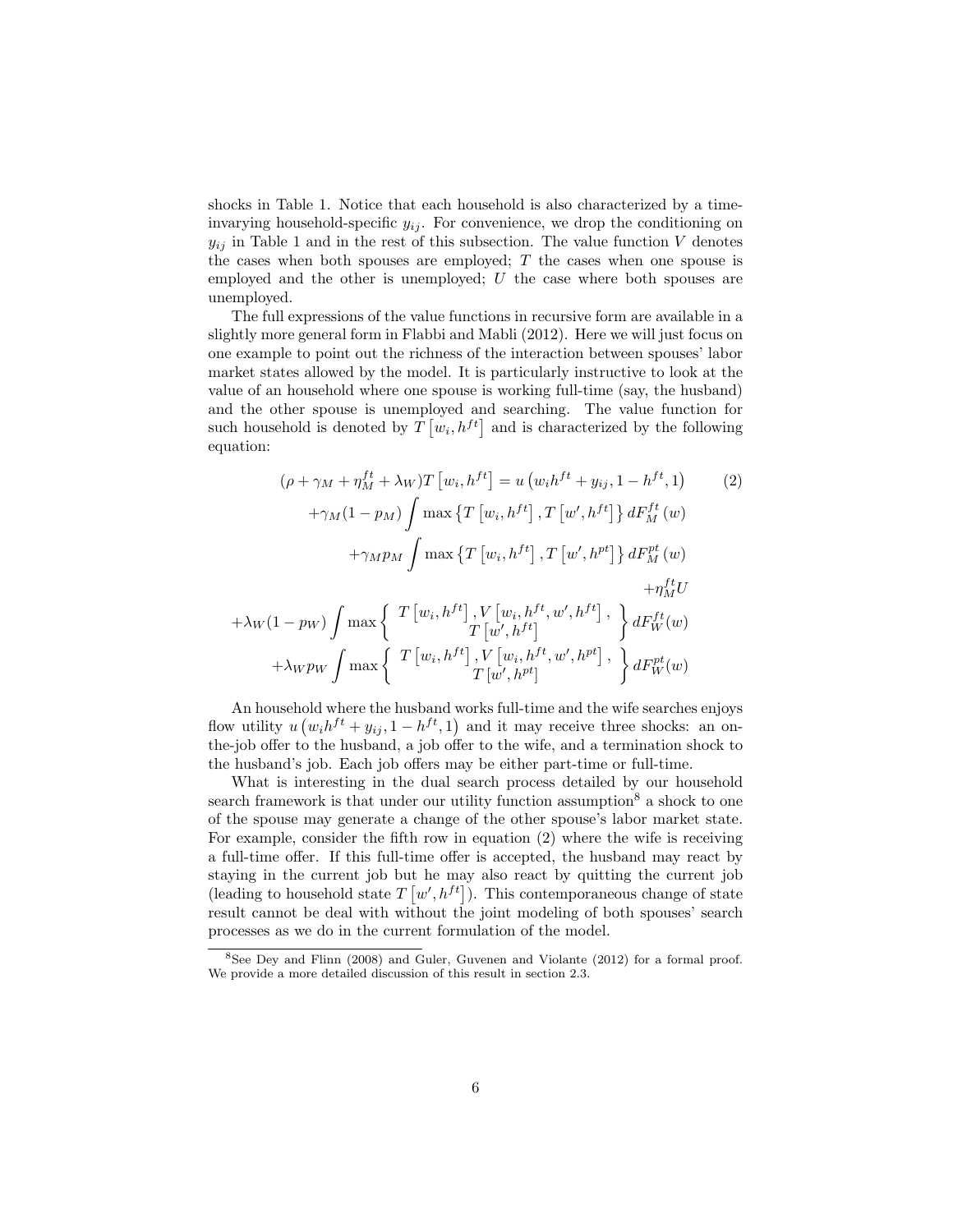## 2.3 Equilibrium

The optimal decision rule of the dual-search problem in the household search context retains the reservation value property of the usual individual search model with linear utility with the only difference that the the critical value is now defined on the utility value.<sup>9</sup> Based on the choices and the value functions, utility reservation values can be derived in the same way as reservation wage values are derived in a standard linear-utility individual-search model: by finding the instantaneous utility values such that the household is indifferent between the relevant alternatives. The equations defining the reservation utility values and the formal definition of the equilibrium are notational heavy and are not reported. The extended version of the equations and the full equilibrium definition is available in Flabbi and Mabli (2012).

What is interesting to discuss for the objectives of this paper is the source of the dependence between spouses' labor market choices and states. If agents are risk neutral then the household search model equilibrium is equivalent to the individual search model equilibrium. The intuition for the result is very simple. With linear utility, the marginal utility of income is constant and therefore the decision of one spouse about job offers does not depend on the other spouse contributing income to the household by working or not.

Instead, if agents are endowed with our CRRA utility function, i.e. a utility function with curvature and risk aversion, then the income flow to the household is relevant in making decisions. For example, assume a household where the husband is looking for a job and the wife is working at a given wage. The wife's wage has now an impact on the husband decision rule: the higher the wife's wage, the higher the income flow to the household the lower the cost of search. This channel makes the husband pickier in accepting job offers. At the same time, the higher the wife's wage, the lower the expected gain from search. This second channel makes the husband less picky in accepting job offers. These simple channells generate two main results:

- 1. In the presence of CRRA utility, the labor market state of one spouse has an impact on the optimal labor market choices of the other spouse;
- 2. The direction of this impact with respect to a standard individual search model or an household search model with linear utility is ambiguous.

Both results are clearly pointed out in Dey and Flinn (2008). An extensive discussion, including conditions applied to more general formulations of the utility function and formal proofs, is in Guler, Guvenen and Violante (2012). Finally, an extensive and intuitive graphical discussion of the result is reported in Flabbi and Mabli (2012).

<sup>&</sup>lt;sup>9</sup>This is due to the presence of a labor supply decision function of the hours worked regime. For extensive discussion and formal proofs see Blau (1991) and Hwang, Mortensen and Reed (1998). For a similar application see Flabbi and Moro (2012).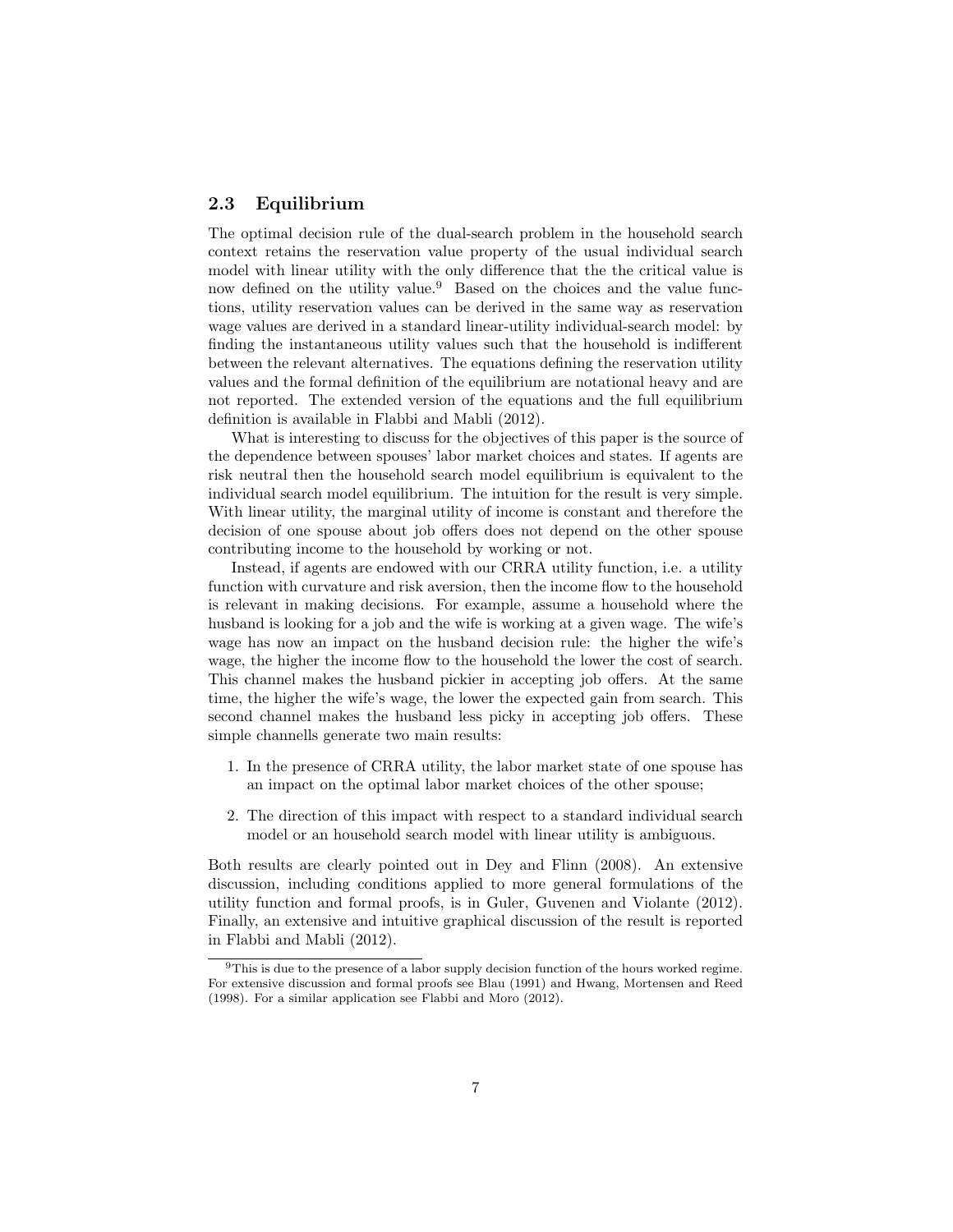## 3 Data

We use data from the 2001-2003 panel of the Survey of Income and Program Participation (SIPP) to estimate the model. The main objective of the SIPP is to provide accurate and comprehensive information about the principal determinants of the income of individual households in the United States. The SIPP collects monthly information regarding individual's labor market activity including earnings, average hours worked, and whether the individual changed jobs within an employment spell. The main advantage of using the SIPP is the ease in creating labor market histories for all individuals in the sample and in linking detailed spousal labor market information across time. The second characteristic is clearly a fundamental requirement in our empirical application and it is not available at this level of precision in other commonly used panel data for the US. The main disadvantage is the relatively short time span over which the panel data are available. However, our model has enough structure to be able to identify and precisely estimate the main structural parameters even if the time dimension of the panel is short.

#### 3.1 Sample Restrictions

Although the target sample size for each SIPP panel is quite large, the size of our sample is reduced by several restrictions. After imposing all selection criteria our sample consists of 3,984 individuals for a total of 1,992 married couples

We select married couples in which each spouse is aged between 25 and 50 (inclusive) at the beginning of the panel. We only consider married couples in which each spouse is present in the household throughout the panel, meaning that we exclude any couples that are separated or not living together at any point in the panel.<sup>10</sup> Additionally, neither spouse must participate in the armed services throughout the sample period.

We exclude couples if either spouse has a *broken* labor market history, such as being in the sample at the beginning and the end of the panel, but absent in between. We exclude spouses if either spouse is out of the labor force for the entire panel period or if either spouse transitions between out of the labor force and unemployment, but does not work in the panel period. Instead, we choose to include spouses in the sample who answer that they are out of the labor force at some point in the panel, but have an employment spell or unemployment spell at other points in the sample.

Hours and earnings information must be observable at every point in the panel for any employed individual. Couples in which at least one individual does not supply hours worked per week are excluded from the sample. We recode hours worked per week into part-time and full-time categories but we use the full hours worked variation to derive hourly wages when they are not directly reported in the hourly format. Individuals are coded as working part-

<sup>&</sup>lt;sup>10</sup>Notice that the loss of information due to this restriction is limited since we require couples to be married only for our relative short period of observation (2 years).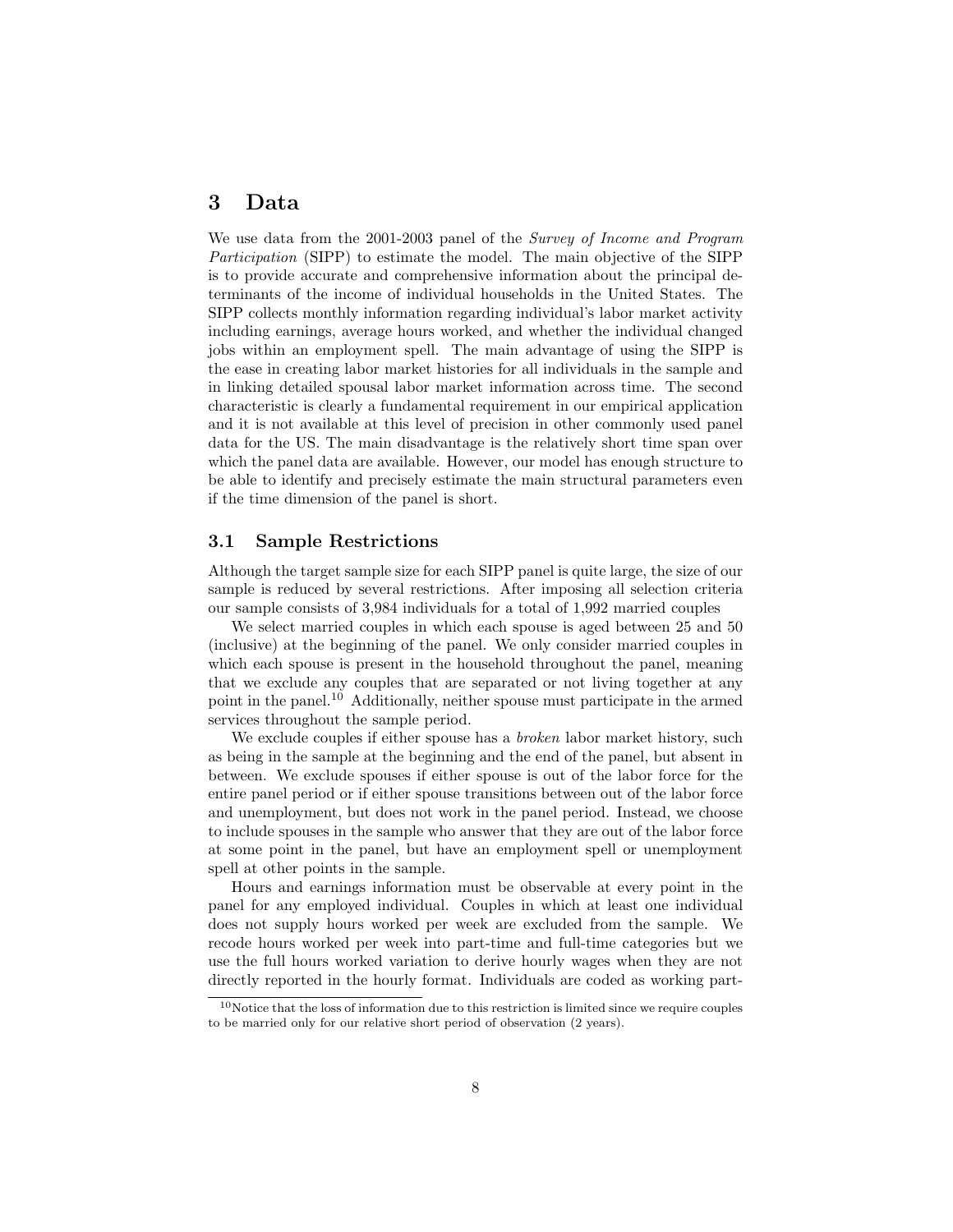time if they work less than 35 hours per week and full-time if they work at least 35 hours per week.

We only impose a small adjustment on the raw wage data: We exclude couples in which there exist at least one spouse whose wage lies in the top 0.75 percent or the bottom 0.75 percent of the wage distribution conditional on gender. All wages are adjusted for inflation to the 2001 CPI.

#### 3.2 Descriptive Statistics

Descriptive statistics of the estimation sample are reported in Tables 2 and 3. Since we separately estimate the model for couples with and without children younger than 18 years, we present the descriptive statistics conditioning on the presence of children. We add this control in estimation to partially take into account the systematic difference in labor market behavior induced by the presence of children. A better solution would have been to directly model fertility decisions but this is clearly a not trivial extension to the model. Moreover, the short time dimension of the data does not provide a lot of information about this process.<sup>11</sup>

Table 2 contains descriptive statistics of the cross-sectional features of the data. We compute them at the beginning of the observation period (beginning of 2001) and then three months apart for the following 24 months. The values of the statistics are very stable across time and in Table 2 we just report values for the first point-in-time sample. The first and fifth columns report unconditional moments while the other columns report moments conditional on the other spouse's labor market status.

Gender differentials are in line with the literature and the aggregate evidence: men are much more likely to work full-time (91.6% compared with 55.8% for women in household with children) and earn on average higher wages than women. The gender gap in full-time jobs is about 23%, almost equal to the gender wage gap at the median reported by the Bureau of Labor Statistics. The gender gaps are not significantly reduced on the sample without young children, pointing out the well known persistence of the phenomenon. There is indication of a full-time premium in accepted wages: average hourly wages are higher in full-time jobs than in part-time jobs on all the samples. As a result, the gender gap in earnings is larger than the gender gap in wages, reaching 40% overall on the sample of couples with young children.

We describe cross-sectional inequality at the individual level by reporting coefficient of variations (CV) computed on hourly wages and weekly earnings. Hourly wages inequality is quite similar between men and women while overall inequality in weekly earnings is slightly higher for women. This is mainly due to the higher proportion of women working part-time and point out to the

<sup>11</sup>We use 18 years as cut-off point because it usually denotes the age when children leave home therefore significantly changing the child-care requirements on the household. We have experimented with different cut-off points without experiencing qualitative changes in the results.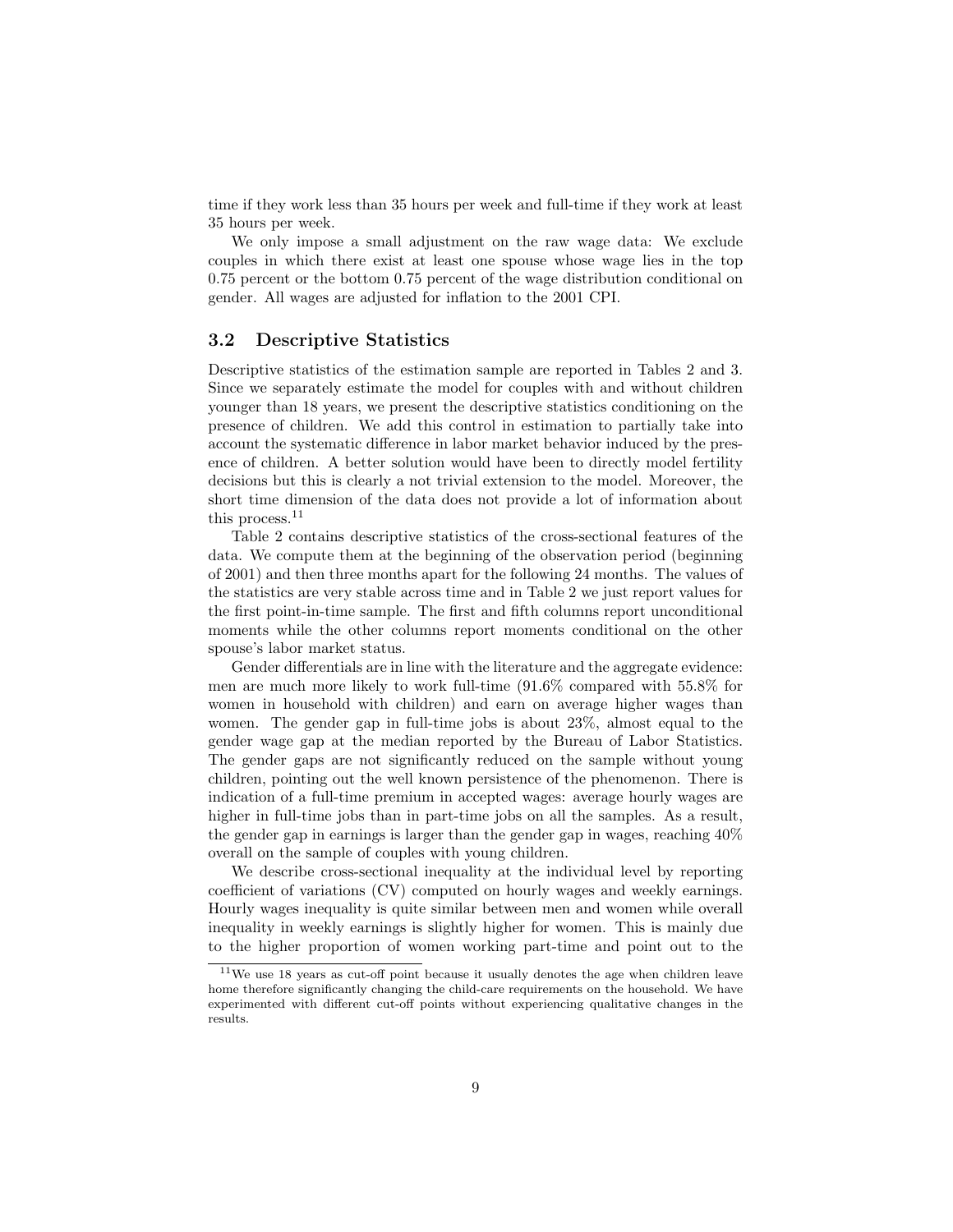importance of labor supply decisions in determining gender differentials in the labor market.

But the most relevant result emerging from the descriptive statistics is that the labor market status of one spouse varies with the labor market status of the other spouse. For example, in the sample with children, 26.5% of women are employed part-time overall but only 11.3% of the women married to an unemployed husband are employed part-time. Not only the labor market status but also the average wage varies with the labor market status of the husband. Women's average wages decrease from 15.13 dollars an hour, to 14.94 dollars an hour, to 13.08 dollars an hour if, respectively, the husband works full-time, works part-time or is unemployed. Wage variation is also sensitive to the husband's labor market status: the coefficient of variation is decreasing as we move from the husband working full-time, to working part-time, to unemployment. Husbands are less sensitive than wives to the spouse's labor market status but there are still non-negligible effects: the full-time employment rate decreases from 91.2% on the sample of men married to women working full-time to 87.8% on the sample married to unemployed women. The variation in average wages is more modest (average wages are 18.37 dollars an hour in the first sample and 18.74 dollars an hour in the second) but the variation in wage dispersion is very sensitive to the wife's labor market status (the coefficient of variation in hourly wages is much smaller of the wife is working than if the wife is unemployed). The sample of couples without young children confirms the sensitivity of one's labor market status to the spouse's labor market status. In some cases the differences are larger than in the sample of couples with young children: for example, full-time employment range from 77.9% on women married to men employed full-time to 43.8% on women married to unemployed men. Notice, however, that if the sensitivity is similar the impact of the other spouse's labor market status may be different: on the sample of couples without young children we see women working more frequently full-time if the husband does the same while the opposite is true on the sample with young children.

Table 3 contains descriptive statistics of the labor market dynamics information contained in the data. We summarize the information reporting transition probabilities between the labor market state at the beginning of the period and the labor market state three months later. Again, we present the evidence conditioning and not conditioning on the other spouse's labor market status. There is persistence across labor market states, in particular on full-time employment: for example, 90% of women and 96% of men employed full-time are still employed full-time three months later. However, transition across labor market states are not rare, in particular for men: 45% of men who are unemployed at the beginning of the period are employed three months later. This proportion is much lower on the female sample: only 15% of unemployed women are employed three months later.

The evidence conditioning on the spouse's labor market status confirms the sensitivity observed in Table 2. For example, in the sample with children an employed women married to an unemployed husband is much more likely to become unemployed (a frequency of  $14.3\%$  as opposed to about  $4\%$  if the hus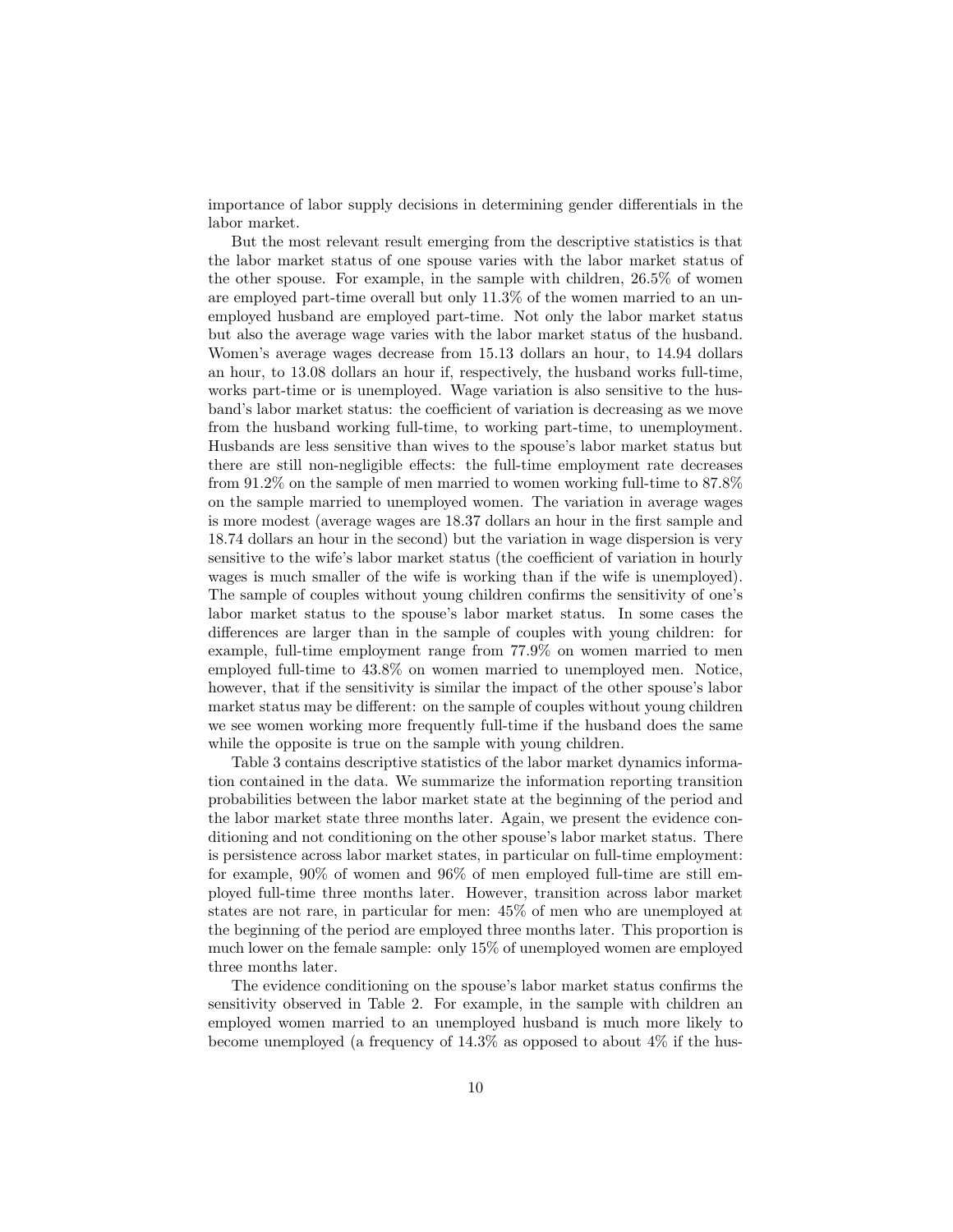band is employed) and a woman working part-time is much more likely to do so three months later if also the husband is employed part-time. Males transitions are also sensitive to their wives labor market status: if they work part-time, they are 20 percentage points more likely to do so three months later if the wife works part-time than if the wife is unemployed. Qualitatively similar results are found in the sample without young children. However, a larger number of transitions are not observed due to the smaller sample size: for example, we observe zero transitions from part-time employment to unemployment on both the males and females samples.

In conclusion, both Table 2 and Table 3 show the sensitivity of one spouse labor market status to the other's spouse labor market status. Accounting for this sensitivity is one of the motivation to use an household search model as we do in the current paper. It is also an empirical feature allowing for the identification of some important model's parameters.

# 4 Estimation and Identification

#### 4.1 Identification

The identification discussion is based on a data set of linked information for husbands and wives, including accepted hourly wages, hours worked, labor market state dummies, transitions and wage growth over time and some individuals characteristics such as demographics and the presence of children. We present just the main intuition while we refer to Flabbi and Mabli (2012) for further details.

As a preliminary step, we have to add a few more functional form assumptions on top of those already presented in Section 2. First, due to the well-known non-identification result of Flinn and Heckman (1982), we need to assume a recoverable wage offers distribution if we want to estimate the entire wage offer distribution and not simply fit the accepted wage distribution. Following the most common assumption in the recent literature, we assume a lognormal distribution. The parameters of the distribution are conditional both on gender and hours requirement and they are denoted as  $(\mu_A^{ft}, \sigma_A^{ft})$  and  $(\mu_A^{pt}, \sigma_A^{pt})$ .

Second, we consider how to integrate in the identification and estimation procedure two household heterogeneity characteristics: non labor income and the presence of children. Both imply a different optimal decision rules for each labor market state combination and therefore we introduce them in a very stylized way: they are both exogenous and they are time-invarying. Non-labor income assumes three values directly estimated from the data and the presence of children is used to split the sample in order to obtain a separate set of structural parameters for household with or without children. The age limit we impose on the children is 18 years old, that is we code as households with children all the households that have children 18 years old or younger.<sup>12</sup>

 $12$ Flabbi and Mabli (2012) use a different parameterization by introducing the excluding restriction that the presence of children has an impact only on the weight given to leisure in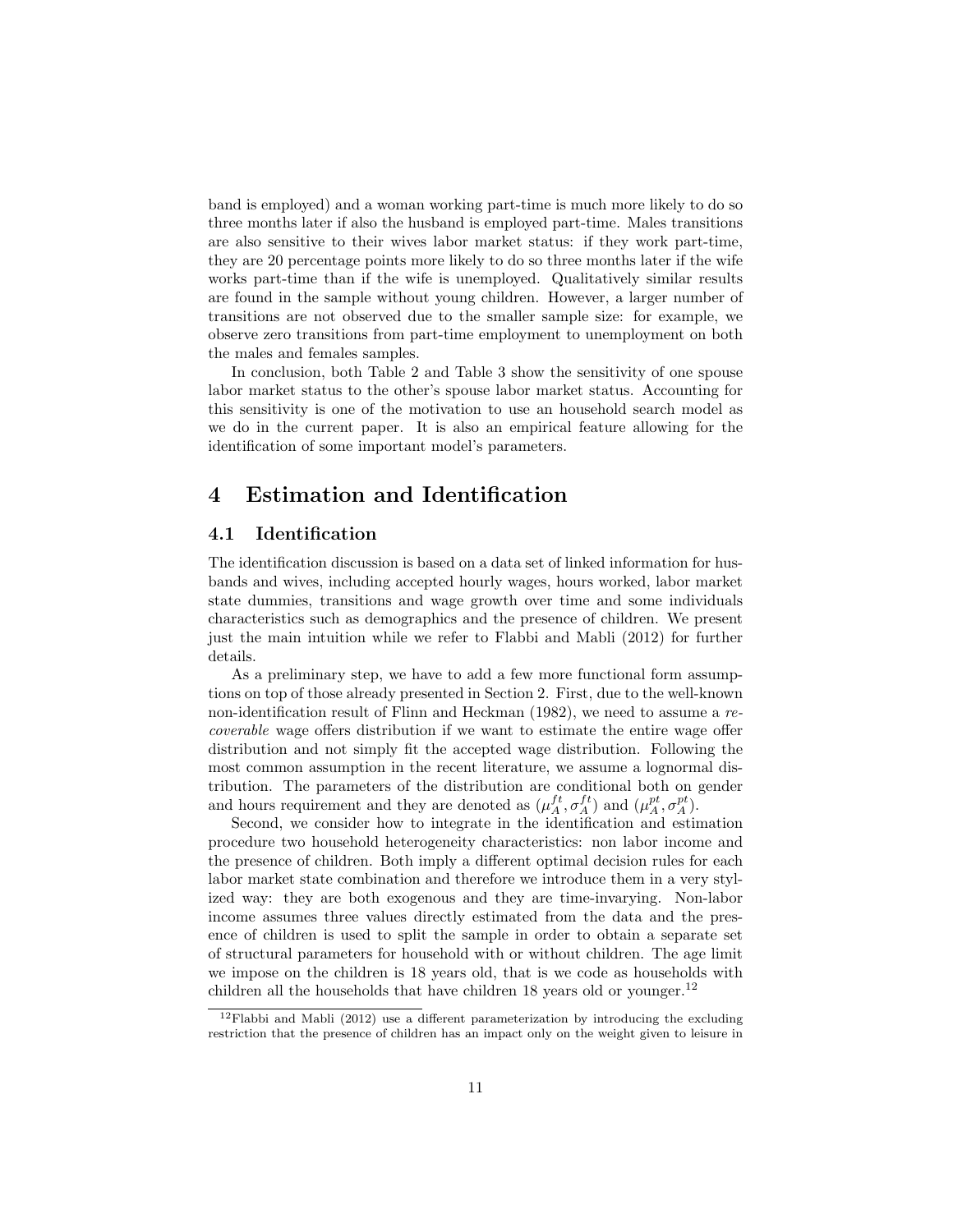As a result of these additional parametrization, the parameters to be estimated can be sorted in three groups:

- 1. mobility and cost of search parameters;
- 2. wage offer distributions parameters;
- 3. utility parameters.

Due to lack of identification, the discount rate parameter  $\rho$  is not estimated but fixed to 5% a year.

The mapping from the structural parameters to the data is too complicated to be solved analytically and therefore an analytical proof of identification cannot be provided. A detailed heuristic discussion of the identification of the model is provided in Flabbi and Mabli (2012). The intuition is as follows.

The mobility parameters and the wage offer distribution parameters are identified following the usual results from individual search models. As shown by Flinn and Heckman (1982), they are identified from information on, respectively, transitions between labor market states and accepted wages distributions.

The utility parameters identification is more interesting since search model usually assume linear utility. Labor supply information provides identification for the relative weight given to leisure in the utility function while the dependence between spouses' labor market decisions provide identification about the relative risk aversion coefficients. The second result is obtained from the theoretical implication discussed in Section 2.3: Labor market decisions of one spouse depend on labor market decisions of the other spouse only if the utility function is non-linear. As a result, the degree on non-linearity implied by risk aversion can be identified by the intensity of the dependence between spouses' labor market decisions.

## 4.2 Estimation Method

Due to the possibility of simultaneous changes in the labor market states of both spouses in a given household, we cannot estimate by maximum likelihood. We choose instead the method of simulated moments. Following Dey and Flinn (2008) and Flabbi and Mabli (2012), we extract moments from point-in-time samples that focus on steady states aggregated moments and transitions probabilities.

The estimation procedure works as follows. First, we select the moments with which to estimate the parameters of the model. We calculate these moments in our original sample and reserve them for use in the criterion function. Second, we write a procedure that generates the simulated moments given a set of parameter estimates. Each time the simulation is run, the value functions are solved using fixed point methods and the optimal decision rules are obtained. Third, we randomly assign each couple an initial labor supply configuration and we simulate labor market histories, where each labor market history denotes a

the utility function  $\alpha_A$ .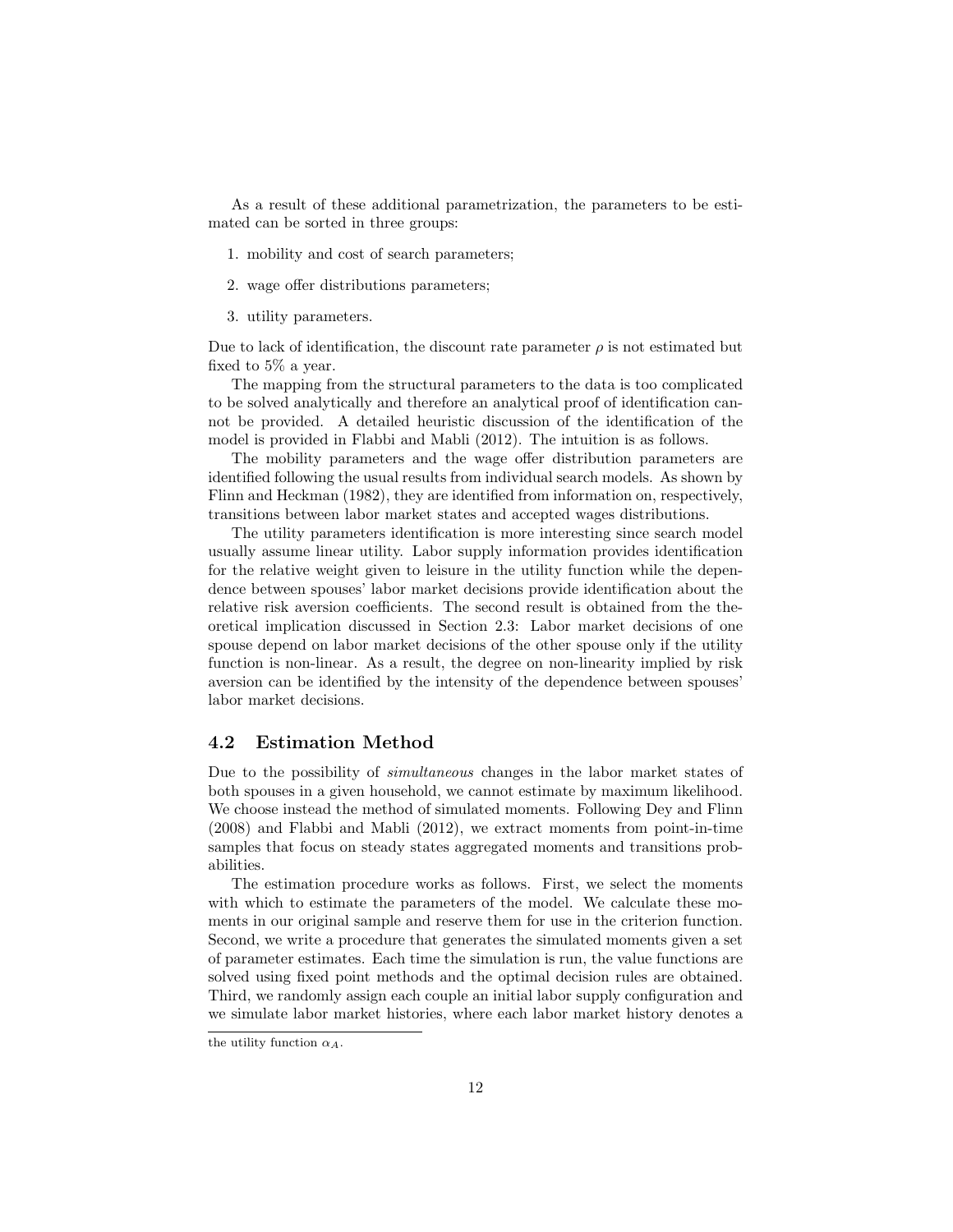sequence of transitions between labor market states for a pair of spouses. Fourth, we compute in the simulated sample the same moments we want to target in the data. Fifth, we use a criterion function<sup>13</sup> to minimize the distance between sample and simulated moments. The minimizer of the criterion function is the estimator we propose.

The moments are chosen closely following the identification strategy outlined in Section 4.1. Transitions are important to identify mobility parameters therefore we include all the transitions between labor market states. Recall that there are 16 possible household states since each spouse can be in 4 different states. Transitions between all the 16 states are possible with only one exception: if both spouses are out of the labor force. Accepted wages are crucial to identify wage offers parameters. We include first, second and third moments of all the relevant wage offers distributions. Finally, interaction between spouses labor market states are important to identify the utility parameters: we include the above moments conditioning on the other spouse labor market states. For wages, we also add the correlation between spouses' wages.

Since we allow all the structural parameters (with the exception of the relative risk aversion parameter which is common to the household) to be different for husbands and wives, all the moments listed above are gender-specific. Finally, since we allow the presence of children to impact the structural parameters, all the moments listed above are computed for household with and without children. Overall, we have a total of 121 moments to estimate a total of 23 parameters for households with children and the same number of moments and parameters for households without children. The complete list of sample moments and of simulated moments at estimated parameters is reported in the Appendix of Flabbi and Mabli (2012).

#### 4.3 Estimation Results

We report the estimation results in Tables 4 and 5. Table 4 reports the structural parameters estimates and Table 5 some relevant predicted values. The first two columns pertain to the sample of households with children younger than 18 years old; the last two columns to the sample of households without children younger than 18 years old.

The structural parameters estimates confirm the systematic differences by gender found in the literature. As the individual search model estimated by Flabbi (2010) on CPS data and by Bowlus (1997) on NLSY data, the household search model we estimate on SIPP data show that there are differences by gender in all the structural parameters of the model, with the stronger differences concerning the wage offers distribution. As reported in Table 5, women are more likely to receive part-time job offers and when they receive full-time offers

<sup>&</sup>lt;sup>13</sup>The criterion function is the usual quadratic form composed of the vector of the distance between sample and simulated moments weighted by a diagonal matrix. The weighting matrix we use is also standard in similar application and it is build by placing the inverse of the sample moment standard deviation on the main diagonal. See Flabbi and Mabli (2012) for additional details.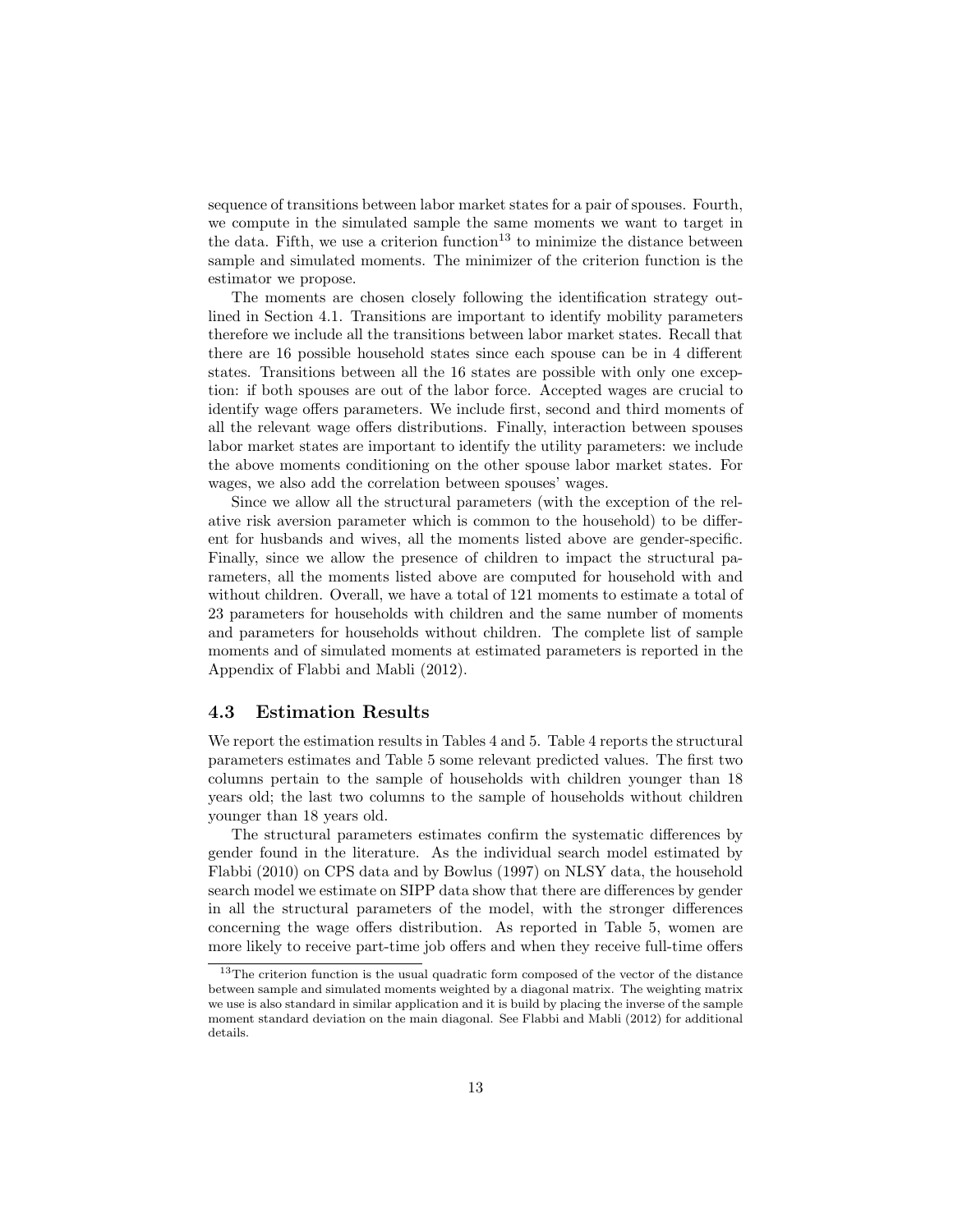they are at lower wages, on average. With respect to labor supply estimates, the model estimates a rate of part-time offers three-times larger for women than men. This finding is in line with the previous literature.<sup>14</sup>

The point estimates of the utility parameters contain some interesting results. The weight on leisure  $(\alpha)$  is estimated to be higher for women than men on both samples but more so on the sample of household with young children present. This is consistent with evidence indicating that the impact of the presence of children is asymmetric by gender and confirms the importance of estimating the model on households with and without children. It also indicates the limitations of our approach in this respect: leisure is essentially a different good if the sample includes households with or without children. In the sample without children what we call leisure is closer to actual leisure time while in the sample with children is likely to also include child-care work.

The coefficient of relative risk aversion, defined in our parametrization as  $(1 - \delta)$ , is estimated to be close to 1 on all the sample and specification. It is an estimated value higher than the one obtained by Dey and Flinn (2008) but lower than the preferred value used by Guler, Guvenen and Violante (2012). Overall, it is in general lower but comparable with values found in the micro literature (Chetty (2006)). Our parametrization nests the linear case since the utility function becomes linear in consumption when  $\delta = 1$ . A specification test for linearity is strongly rejected for both samples.<sup>15</sup>

The fit of the model on the moments we explicitly target in the estimation procedure is overall quite good.<sup>16</sup> We have chosen to fit a relatively large set of moments with a relatively parsimonious specification so it should not be too surprising that we fit some data features better than others. The model does a very good job in fitting the husband's wage distributions, the equilibrium labor market state proportions, the transitions probabilities and most of the crossmoments. However, it generates an acceptable but worse fit on the wives' wage distributions. This is a fairly common finding in the literature: Dey and Flinn (2008) have similar problems in fitting the cross-sectional moments of wives and both Flabbi (2010) and Bowlus (1997) obtain a better fit of the male wage distribution than of the female wage distribution.<sup>17</sup>

# 5 Inequality

The estimation of the model structural parameters allows us to simulate labor market careers for households and individuals. This labor market careers can then be used to compute inequality measures both cross-sectionally and overtime. We call *lifetime inequality* the inequality that summarize the entire labor

<sup>14</sup>See for example Altonji and Paxson (1988) and Flabbi and Moro (2012).

<sup>&</sup>lt;sup>15</sup>The null for the specification test is  $\delta = 1$ . The P-values on both the sample with children and the sample without children is smaller than 0.0001.

<sup>16</sup>For a more detailed discussion of the model fit, see Section 5.2 in Flabbi and Mabli (2012).

<sup>17</sup>Bowlus (1997) estimates the model separately for High School and College graduates: she obtains a worse fit for women than men on the High School sample and a better fit on the College sample but the High School sample has a larger sample size.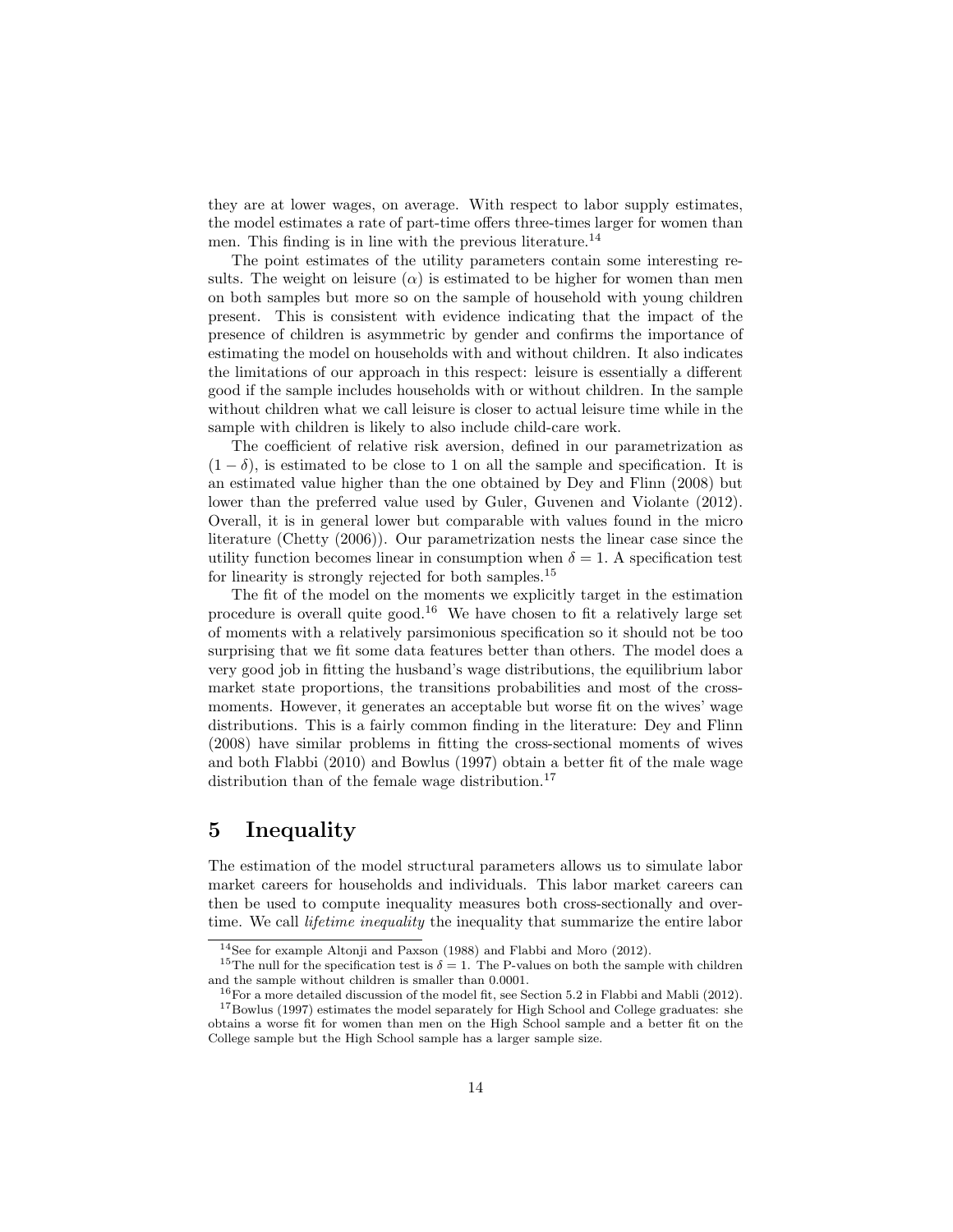market careers of given agents. We give a formal definition below. The final objective of this section is, on top of building a measure of lifetime inequality, to provide a decomposition of the sources of inequality and to assess the impact of policy variables on the level of inequality through counterfactual policy experiments.

#### 5.1 Simulations and Lifetime Variables

The simulation procedure works as follows. We start by fixing the parameter vector: the parameter vector is set at the point estimates of the estimated model when computing moments and indexes in the benchmark model; it is set at a proper combination of the point estimates when computing moments and indexes in the counterfactual and policy experiments models. Each household begins in a given labor market state. Random numbers are generated to determine the length of time until each spouse receives a shock. When the shock is a job offer, the actual content of the job offer (wage level, part-time/full-time regime) is also drawn using a random number generator and it is drawn from the appropriate exogenous wage offers distribution. Recall that wage offers distribution are conditional on gender, part-time/full-time regime and presence of children in the household. The duration a household spends in each labor market state is recorded, along with the wages and hours associated with labor market states in which at least one spouse is employed. This process is repeated until the labor market history (the sum of the durations spent in all states) reaches 480 months (40 years).

One of the objective of the paper is to propose inequality measures that take into account not only the current position of an individual in the accepted wage distribution but also her transitions over labor market states and the evolution of her wage over the entire labor market career. We attempt to satisfy this objective by proposing a summary measure of the evolution over time that we label lifetime value. The concept is then applied to a variety of indicators describing inequality in wages, earnings and utility.

Lifetime values are created for each household and individual in the sample by integrating over discounted values of being in each labor market state over the full length of the labor market career. For example, the lifetime utility measure for the household  $i, j$  is defined as:

$$
LU_{ij} = \sum_{s=1}^{S} \exp(-\rho t_s) \int_{t_{s-1}}^{t_s} u(c_{ij}, l_i, l_j; \delta, \beta, \alpha) \exp(-\rho v) dv \qquad (3)
$$

where s denotes a spell in which the labor market status of both partners is unchanged. When building this lifetime index for individuals or for wages and earnings we simply change appropriately the argument of the integral and the length of the spells. Our *lifetime inequality* comparisons will be based on computing inequality measures on indexes defined as  $LU_{ij}$  in equation (3).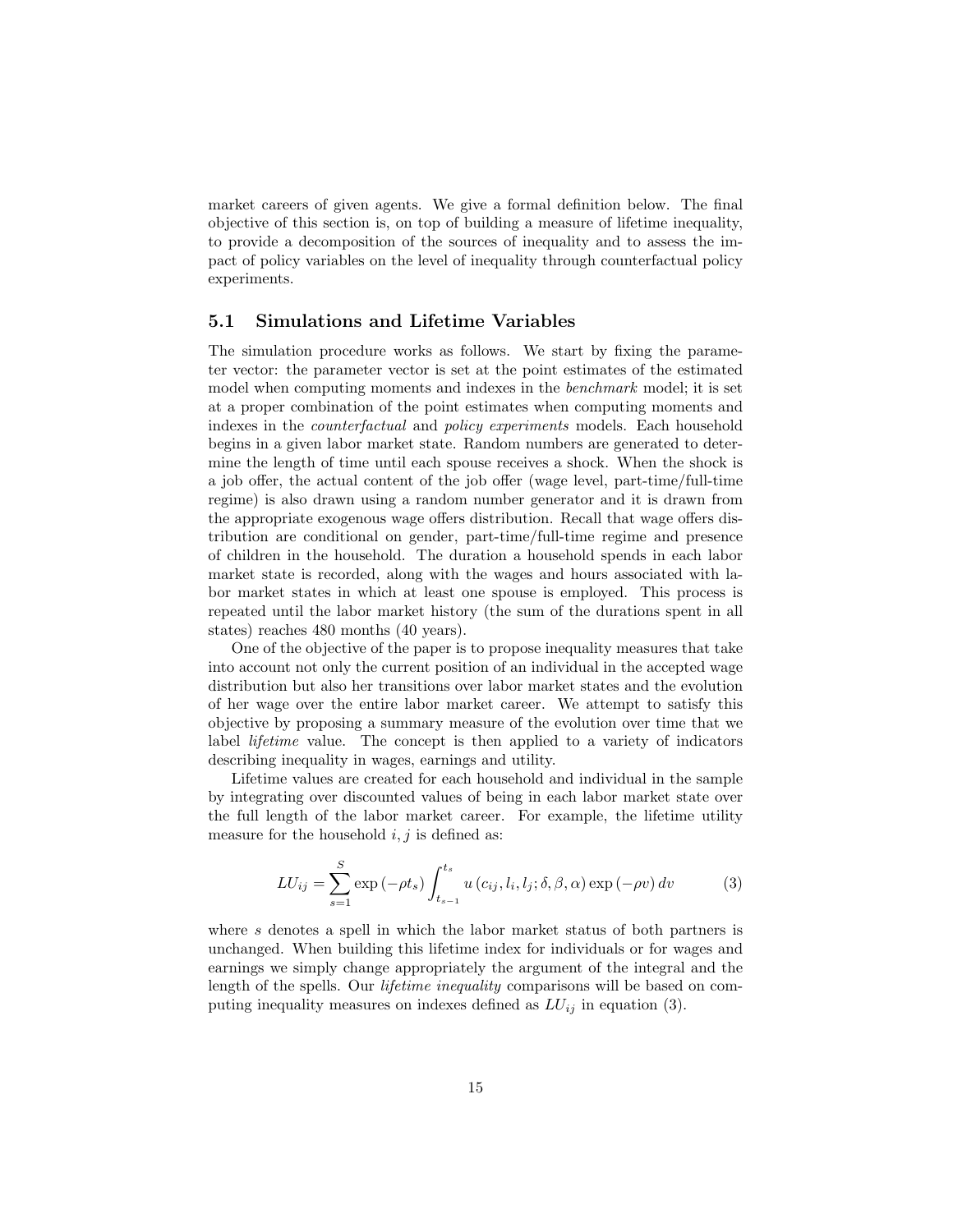#### 5.2 Inequality Measures

We want to use inequality indicators that are flexible in terms of sensitivity to different part of the distribution. For this reason we use indicators belonging to the the Generalized Entropy class of inequality indexes which is defined in Shorrocks (1984) as:

$$
GE\left(\nu\right) = \frac{1}{\nu\left(1-\nu\right)} \left[\frac{1}{n} \sum_{i=1}^{n} \left(\frac{y_i}{\overline{y}}\right)^{\nu} - 1\right]
$$
\n<sup>(4)</sup>

where  $y_i$  is the variable of interest in a population of individuals  $i = 1, 2, ..., n$ ;  $\overline{y}$ is the sample mean and  $\nu$  is a parameter.

This class has two important properties useful for our objective: (i) the sensitivity to the top of the distribution is governed very parsimoniously by one parameter, the parameter  $\nu$ : the more positive is  $\nu$  the higher the sensitivity of the index to differences in the top of the distribution; (ii) all indexes are in the same scale making the comparisons among them very convenient. Among the indexes belonging to this class we will focus at most on the following three:  $GE(2)$  which equals to half the square of the coefficient of variation,  $GE(1)$ which is the Theil entropy index, and  $GE(0)$  which is the mean log deviation. 18

#### 5.3 Benchmark Model Results

Table 6 reports the inequality indexes computed over variables extracted from simulations of the benchmark model. The benchmark model is the model run at the estimated parameters reported in Table 4. The top panel reports results on the sample of household with children younger than 18 and the bottom panel on household without children younger than 18. In each panel, the top rows report results on lifetime variables (see Equation (3) for the definition) and the bottom rows results on cross-sectional variables.

There are major differences in the patterns of the inequality measures obtained on lifetime variables and on cross-sectional variables. First, in the Crosssection, inequality at the utility level is lower than inequality at the wages and earnings level. This equalizing effect is not present when considering the lifetime horizon. It means that the durations in each state and the role played by shocks reverse this channel over time.

Second, when increasing the sensitivity to the top of the distribution - i.e. moving from  $GE(0)$  to  $GE(2)$ . inequality increases in lifetime terms but decreases in the cross-section. However, the differences between indexes are not very large so we do not see this as a major result.

Third, inequality in wages and earnings between household and inequality in wages and earnings between individuals are ranked differently in the cross-

<sup>18</sup>This class of inequality measures is also used by two other papers looking at lifetime inequality measures in a search context: Flabbi and Leonardi (2010) and Flinn (2002).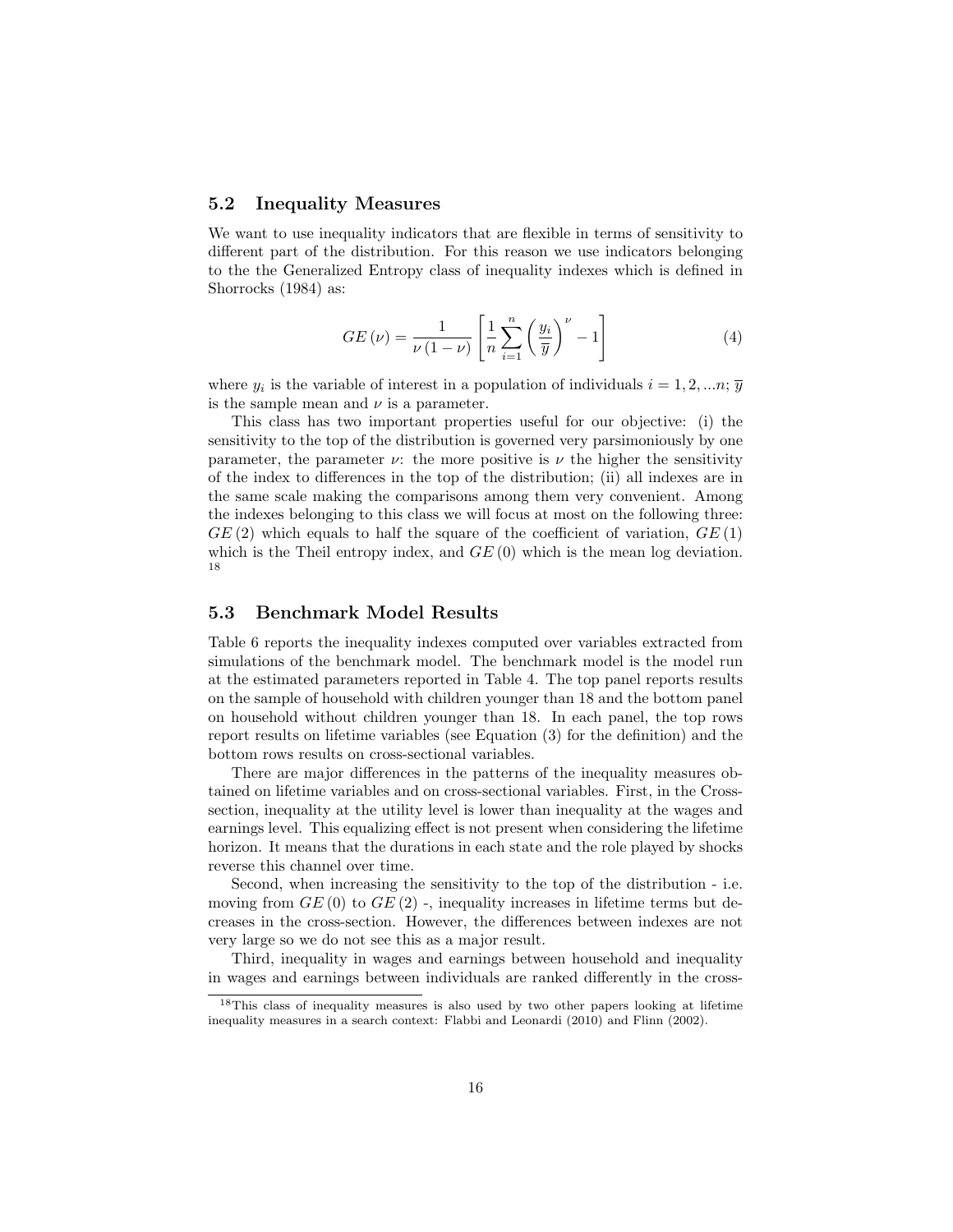section than over the lifetime.<sup>19</sup> Over the lifetime, the household has an equalizing effect both for husbands and wives: looking for example at  $GE(2)$  on earnings, household inequality is 0.0171 compared with 0.0282 wives inequality and 0.0347 husband inequality. At the cross-sectional level, the household has an equalizing effect only for husbands:  $GE(2)$  on earnings is 0.0953 for households, 0.0554 for wives and 0.1465 for husbands. This indicates that the assortative mating patterns can be very different in a static environment with respect to a dynamic environment.

Fourth, the results on the sample household without children younger than 18 repeats similar patterns but with different magnitudes. The most relevant difference in magnitudes refer to lifetime wages and earnings inequality for wives: it is much larger in the sample with children than in the sample without children. The use of part-time and difference preferences for leisure are among the important sources of this difference.

Overall, we think that these results deliver two main conclusions that support the motivation behind our approach: (i) inequality at the utility level is different than inequality on earnings and wages; (ii) inequality at the cross-sectional level is different than inequality at the lifetime level and may therefore deliver different policy implications. We explore this issue in the next two sections.

#### 5.4 Counterfactual Experiments Results

#### 5.4.1 Labor Market Structure and Household Inequality

We perform five policy experiments to estimate the impact of labor market changes and reforms on household inequality. We simulate the impact of changes in search frictions and job termination rates; the impact of an increase and a decrease in the proportion of part-time offers; and the impact of an increase in the dispersion of wages offers at same mean. Results are reported in Table 7. Since the inequality indexes are not very sensitive to  $\nu$  and to guarantee better readability, we report only the  $GE(2)$  index. In each experiment, we change a specific set of parameters by 50% leaving the other parameters at the benchmark values. This new combination of parameters will generate different optimal decisions that we take into account when performing the simulations. The benchmark is the estimated model reported in Table 4.

We first focus on the top panel of Table 7, where we report results for the sample with children younger than 18 year old. The first row reports the benchmark values. The second row evaluates the impact of a reduction in search frictions, i.e. we increase the arrival rates of wage offers  $(\lambda_{W,M}, \gamma_{W,M})$  by 50%. Reducing frictions reduces lifetime inequality. The effect is mainly through shorter unemployment periods as shown by the relative more stable values in

<sup>&</sup>lt;sup>19</sup>It is straightforward to obtain measures of husbands and wives inequality by directly using their respective wages. It is more difficult to obtain measure of utility inequality for husbands and wives because utility is defined only at the household level. In Section 5.4.2 we will propose a summary measure of utility at the individual level to compare the gender gap on inequality but it requires very strong assumptions not fully consistent with usual models of household interaction.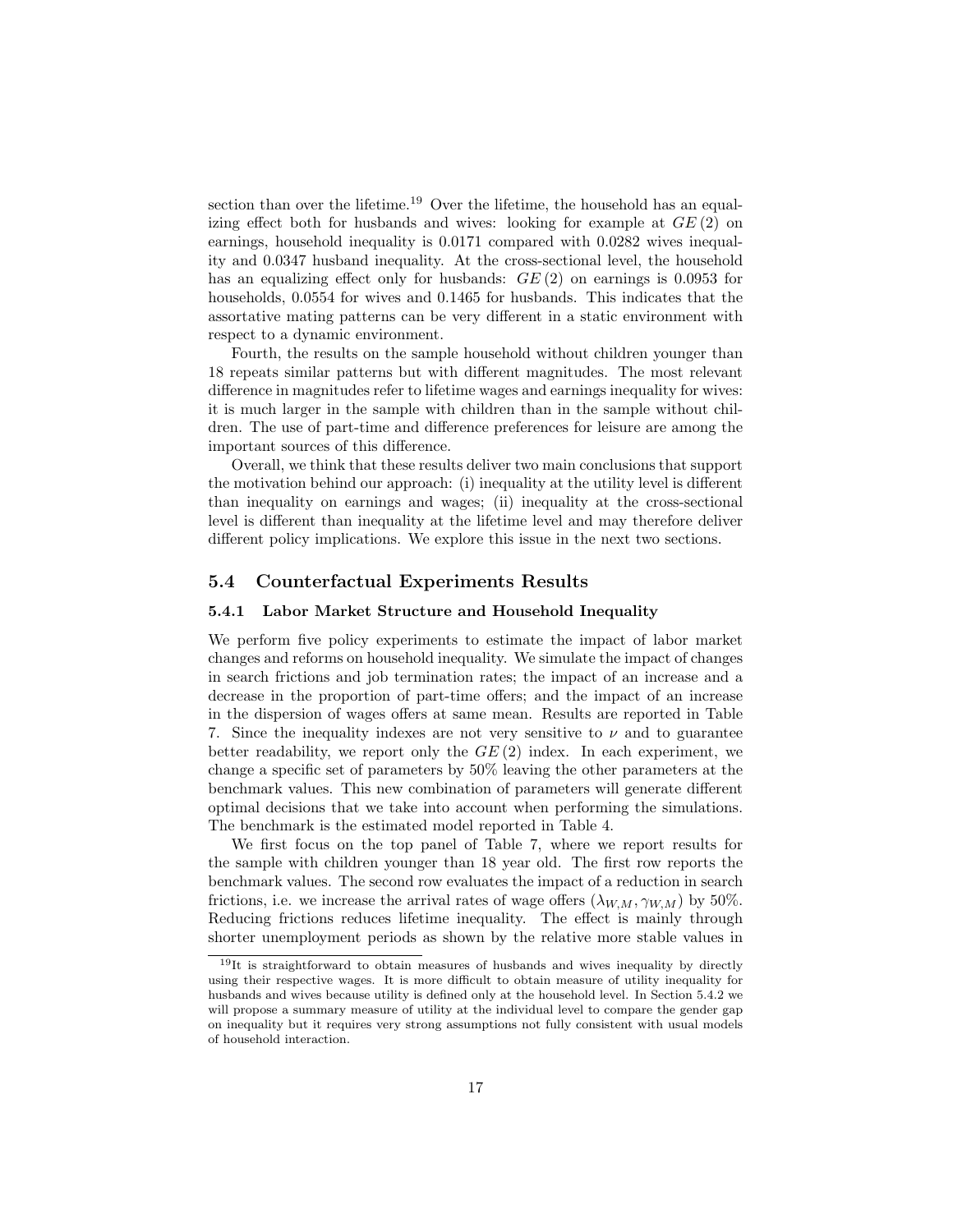wages and earnings inequality. In the third row we check if the positive impact of a reduction in frictions may be offset by an increase in turnover generated by an increase in exogenous job terminations, i.e. we increase both the dismissal rates  $(\eta_{W,M}^{PT}, \eta_{W,M}^{FT})$  and the arrival rates  $(\lambda_{W,M}, \gamma_{W,M})$ . Results show that the decrease in inequality induced by lower search frictions is not offset by an increase in terminations rates. The policy conclusion is that a more efficient search and matching process decrease *utility* inequality both at the *lifetime* level and at the cross-sectional level. The process also increases average household utility, as shown by the values reported in the first column.

The second set of policies looks at the impact of part-time (rows 4 and 5 for lifetime variables and 10 and 12 for cross-section variables). As we mentioned, the introduction of a labor supply margin in the model is unusual but we think it is justified to better match the labor market behavior of women. Women tend to work less hours than men and they highly value job flexibility.<sup>20</sup> The possibility of working part-time is still one of the most important institutional arrangement able to provide this flexibility. While previous works have tried to determine the presence of a "part-time penalties",  $2^1$  we can evaluate here the impact of the presence of part-time on overall inequality. Row 4 shows the impact of an increase in part-time offers as described by a 50% increase in the parameters  $(p_{WM})$ . Results shows that household inequality in earnings experiences a small increase, which is mainly due to an higher number of husbands accepting parttime jobs. If we decrease part-time offers by 50%, the increase in inequality in earnings for women is almost exactly balanced by a decrease in inequality in earnings for men leading to a value very similar to the benchmark. Lifetime inequality in utility and wages increases slightly. Our conclusion is that lifetime inequality is not very sensitive to changes in the proportion of part-time offers.

The last policy we look at tries to mimic a demand-driven increase in the dispersion of wage offers distributions. Such a policy could be interpreted as a very stylized version of the "skill-biased technological change" viewed by many scholars as an important source of the significant increase in inequality in the US in this decade and, in particular, in the previous decade.<sup>22</sup> We implement the policy by changing the wage offers distribution parameters  $(\mu_{W,M}^{PT}, \sigma_{W,M}^{PT}, \mu_{W,M}^{FT}, \sigma_{W,M}^{FT})$  so that the Coefficient of Variation in full-time and part-time wage offers increases by 50% but the mean remains unchanged. The mean-preserving spread has a very large impact on wages and earnings inequality: cross-sectional indexes more than double with respect to the benchmark model and life time indexes are more than three times larger than in the benchmark. However, optimal behavior is smoothing the impact on utility, leading to only a relatively modest increase in cross-sectional utility inequality and to actually a decrease in lifetime utility inequality. The decrease in lifetime inequality

 $20$ See for example, Altonji and Paxson (1988) and Flabbi and Moro (2012).

<sup>21</sup>For example, Blank (1990) estimates large wage penalties for working part-time using Current Population Survey data.

 $22$ Katz and Murphy (1992) is an influential earlier contribution; Acemoglou (2002) provides theoretical background; Eckstein and Nagypal (2004) documents skill-premia over a long time span.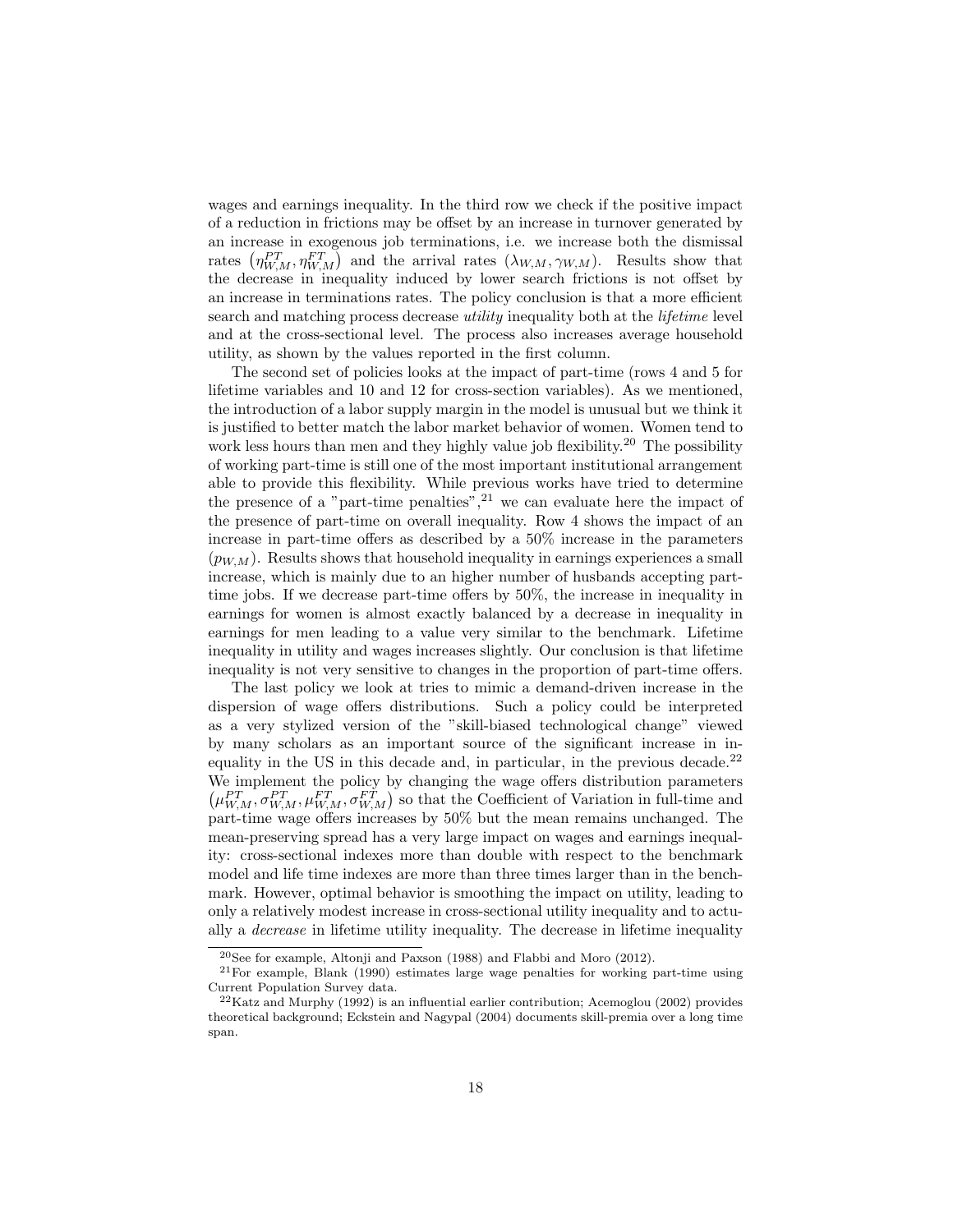is paired with the largest increase in average utility among the five experiments: mean lifetime utility increase from 379.5 in the benchmark model to 394.3 in the Mean-Preserving Spread Experiment. The experiment is therefore very instructive on a couple of dimensions: (i) it shows that even large increases in wage and earnings inequality may not lead to an increase in utility inequality; (ii) it shows once again the importance of a lifetime perspective since the previous result is missed in the cross-sectional measures.

The bottom panel of Table 7 reports results for the same policies but applied to the sample of households without children younger than 18. The main messages are confirmed, including the increase in lifetime utility and decrease in lifetime utility inequality of the mean-preserving spread experiment.

#### 5.4.2 Decomposition of Gender Differentials in Inequality

We have seen that inequality in wages and earnings is quite different between husbands and wives and it may be instructive to use the model to find the sources of this differential. It would be also interesting to do the same on inequality based on utility measures. However, our household search model specification assumes household utility and not individual utility. Our proposed solution, at some cost in terms of theoretical coherence with the model, is to "re-assign"utility to the two spouses from the household model in the following way.<sup>23</sup> We impute individual utility - say, to the wife - from the household utility as:

$$
u(c_j, l_j; \delta, \beta_W, \alpha_W) =
$$
  

$$
(1 - \alpha_W) \frac{c_j^{\delta} - 1}{\delta} + \alpha_W \frac{l_j^{\beta_W} - 1}{\beta_W}
$$
 (5)

where:

$$
c_j = w_j h_j + y_{ij}/2
$$

$$
l_j = 1 - h_j - s_j
$$

$$
h_j \in \{h^{pt}, h^{ft}\}
$$

Equation (5) is a simple specialization of equation (1) where we focus on leisure and labor income of only one of the spouse and we split non-labor income in half.

There are two problematic issue in this formulation. First, in equation (5) we assign non-labor income to each individual spouse by splitting equally the household non-labor income between them. It is an arbitrary assumption but it is entirely driven by data limitation since we do not observe non-labor income

 $^{23}$ This approach is used in Flabbi and Mabli (2012) to compare estimates derived from an household search model with those derived from an individual search model. This section borrow heavily from that paper.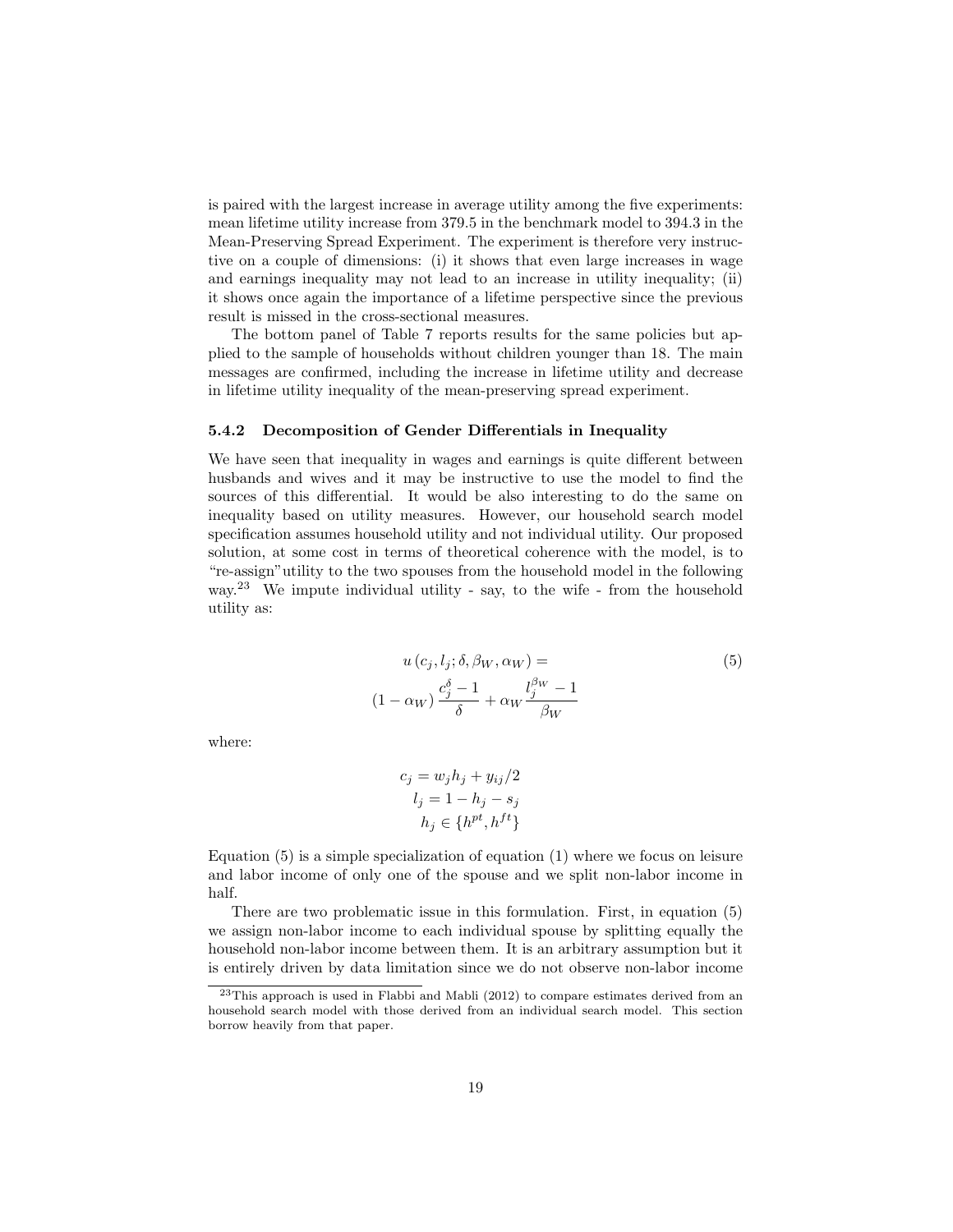individually assigned in the data. Second, the risk aversion coefficient  $\delta$  is a coefficient estimated for the pooled household consumption and not for individual consumption. This assumption generate a contradiction with the theoretical model that we cannot solve. However, using the parameter in this way allows us to gain a reasonably meaningful formulation to compare utility inequality at the individual level. As a result, we have decided to report this expression when presenting our decomposition of the gender differential in inequality.

We propose the decomposition by performing the following experiments. Each experiment changes a specific set of parameters to be equal between husbands and wives. Parameters are always set at husbands' values. The first experiment, labelled Frictions, involves all the mobility parameters:  $\lambda, \gamma, \eta$ . The second experiment, labelled Job offers, involves all the job offers parameters:  $\mu$ ,  $\sigma$ ,  $p$ . Finally, the third experiment, labelled Preferences, involves the genderspecific preference parameters:  $\alpha$ ,  $\beta$ .

Table 8 reports the results. For readability, we only report the  $GE(2)$  index, i.e. half the square of the coefficient of variation. We first notice that in the benchmark model, inequality in wages and earnings is always higher for husbands than wives. This is a standard finding in the gender wag gap literature. In utility terms, instead, we find the opposite ranking with wives' inequality indexes always higher than husbands'. This differential is stronger at the lifetime level than at the cross-sectional level.

We the proceed with the decomposition of the differentials (rows 2-4 of each panel) in its three components. What we find is that the job offers are the main source of variation of gender differentials in inequality on earnings and wages: when wives values are set equal to husbands values (and individuals are allowed to reoptimize choices with the other parameters left at the benchmark gender-specific values), wives' inequality indexes become very similar to husbands' inequality indexes. This includes both the inequality indexes on wages and earnings (originally higher for men) and the inequality indexes on utility (originally higher for women). Interestingly, preferences will lead to a higher differential in cross-sectional inequality but not in lifetime inequality.

Finally, it is important to notice that in lifetime inequality terms, wives' indexes indicate more dispersion than husbands' indexes. In this case, the job offers parameters have an equalizing effect. However, in interpreting these results is important to keep in mind the caveat we have used in assigning individual utility from estimated obtained by a unitary model of the household.

## 6 Conclusions

This paper provides the first set of household lifetime inequality indexes derived from representative U.S. labor market data. We obtain this result by using estimates of the household search model proposed by Flabbi and Mabli (2012). Focusing on lifetime measures is important in order to take into account wage and employment risk, and mobility across labor market states. Focusing on household measures is essential to take into account that labor market decisions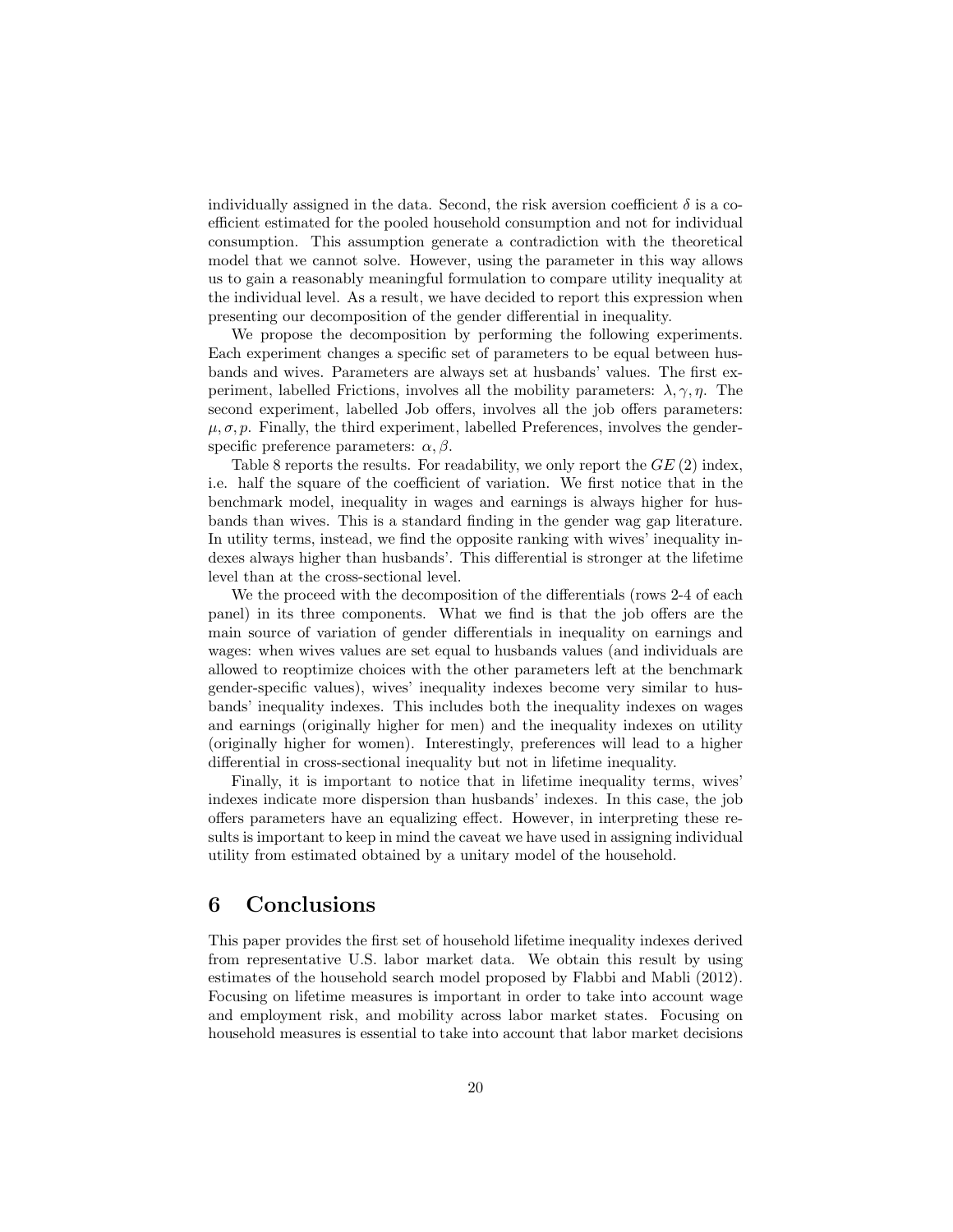are taken at the household level and that couples share risk and resources.

Inequality indexes computed on the benchmark model shows that inequality at the utility level is substantially different from inequality on earnings and wages. They also point out that that inequality at the cross-sectional level is different than inequality at the lifetime level. Both results deliver original policy implications that would have not been captured without using our approach. In particular, we find that a counterfactual policy experiment consisting in a mean preserving spread of the wage offers distributions increases lifetime inequality in wages and earnings but not in utility.

When comparing inequality at the individual level between men and women, we find inequality in wages and earnings to be higher for husbands than wives but inequality in utility to be higher for wives. A counterfactual decomposition shows that the job offers parameters are the main source of the differential: when wives' job offers parameters are set equal to husbands' job offers parameters, the gender differential in inequality indexes strongly decreases.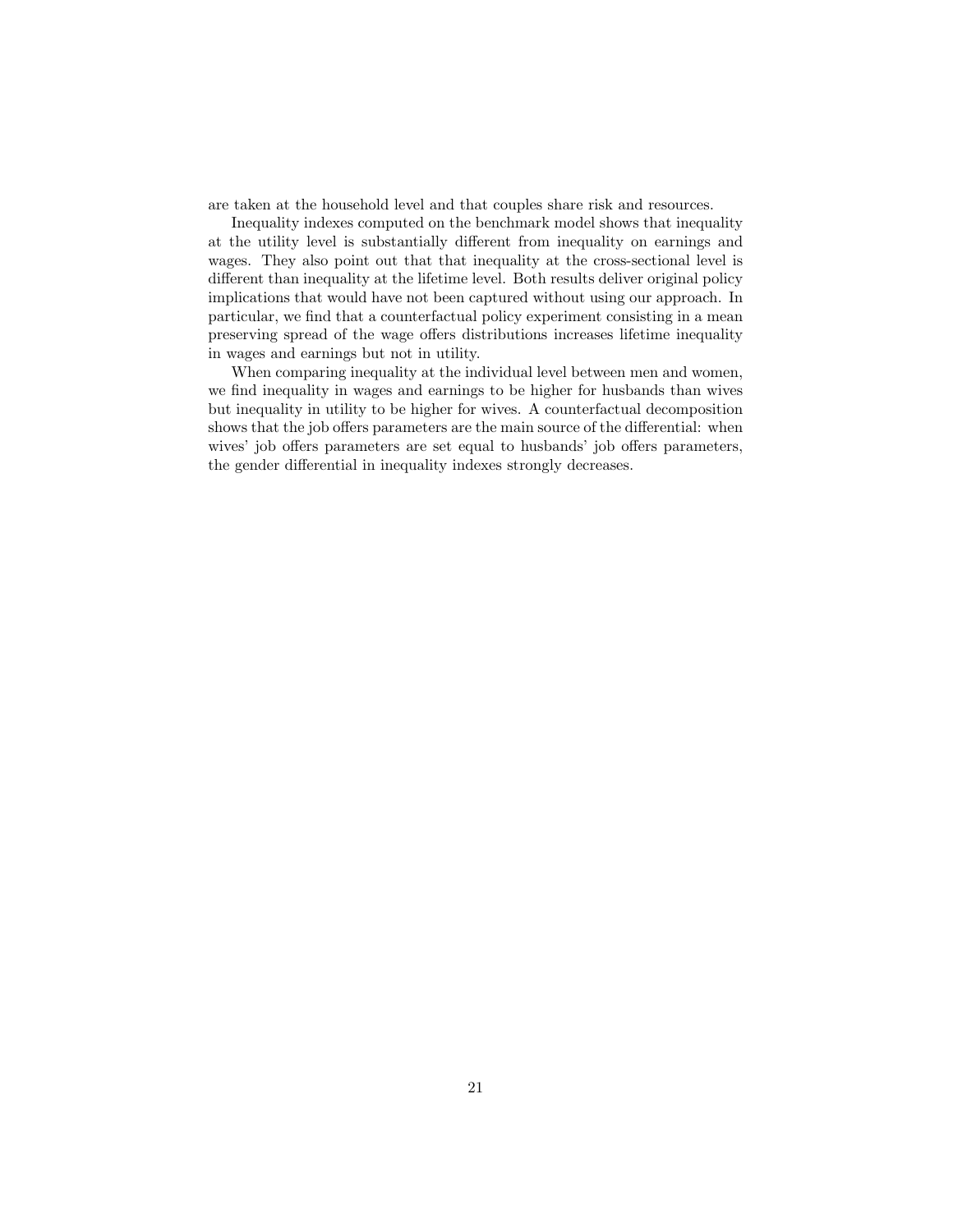## References

- [1] Acemoglu, Daron (2002), "Technical change, inequality and the labor market" Journal of Economic Literature 40 (1), 7–72.
- [2] Ahn, T.; P. Arcidiacono and W. Wessels (2011), "The Distributional Impacts of Minimum Wage Increases When Both Labor Supply and Labor Demand Are Endogenous", Journal of Business & Economic Statistics, Vol. 29, Iss. 1.
- [3] Acemoglu, D. and Shimer, R., (1999), "Efficient unemployment insurance", Journal of Political Economy 107 (5), 893–928
- [4] Aizawa, N. and H. Fang (2013), "Equilibrium Labor Market Search and Health Insurance Reform", NBER Working Paper No. 18698.
- [5] Albrecht, J. A. Anderson and S. Vroman (2010) "Search by Committe", Journal of Economic Theory, July 2010.
- [6] Altonji J. and C. Paxson (1988) "Labor Supply Preferences, Hours Constraints, and Hours-Wage Trade-offs", Journal of Labor Economics, 6(2): 254-276.
- [7] Autor, D.; L. Katz, and M. Kearney (2008), "Trends in U.S. Wage Inequality: Revising the Revisionist", Review of Economics and Statistics, 90(2): 300–323
- [8] Becker, G. (1981), A Treatise on the Family, Cambridge: Harvard University Press.
- [9] Blank, R. (1990) "Are Part-Time Jobs Bad Jobs?", in G. Burtless (ed.) A Future of Lousy Jobs? The Changing Structure of U.S. Wages. Washington, D.C.: Brooking Institution.
- [10] Blau, D. (1991) "Search for Nonwage Job Characteristics: a Test for Reservation Wage Hypothesis", Journal of Labor Economics, 9(2): 186-205.
- [11] Blau, F. and L. Kahn (2006) "The U.S. Gender Pay Gap in the 1990s: Slowing Convergence," Industrial & Labor Relations Review, Vol. 60, No. 1, article 3.
- [12] Bloemen, H. (2008), "Job Search, Hours Restrictions, and Desired Hours of Work", Journal of Labor Economics, 26(1): 137-179.
- [13] Blundell, R., and I. Preston (1998), "Consumption inequality and income uncertainty", Quarterly Journal of Economics, 113, 603-640.
- [14] Bowlus, A., (1997) "A Search Interpretation of Male-Female Wage Differentials", Journal of Labor Economics, 15(4), 625-657.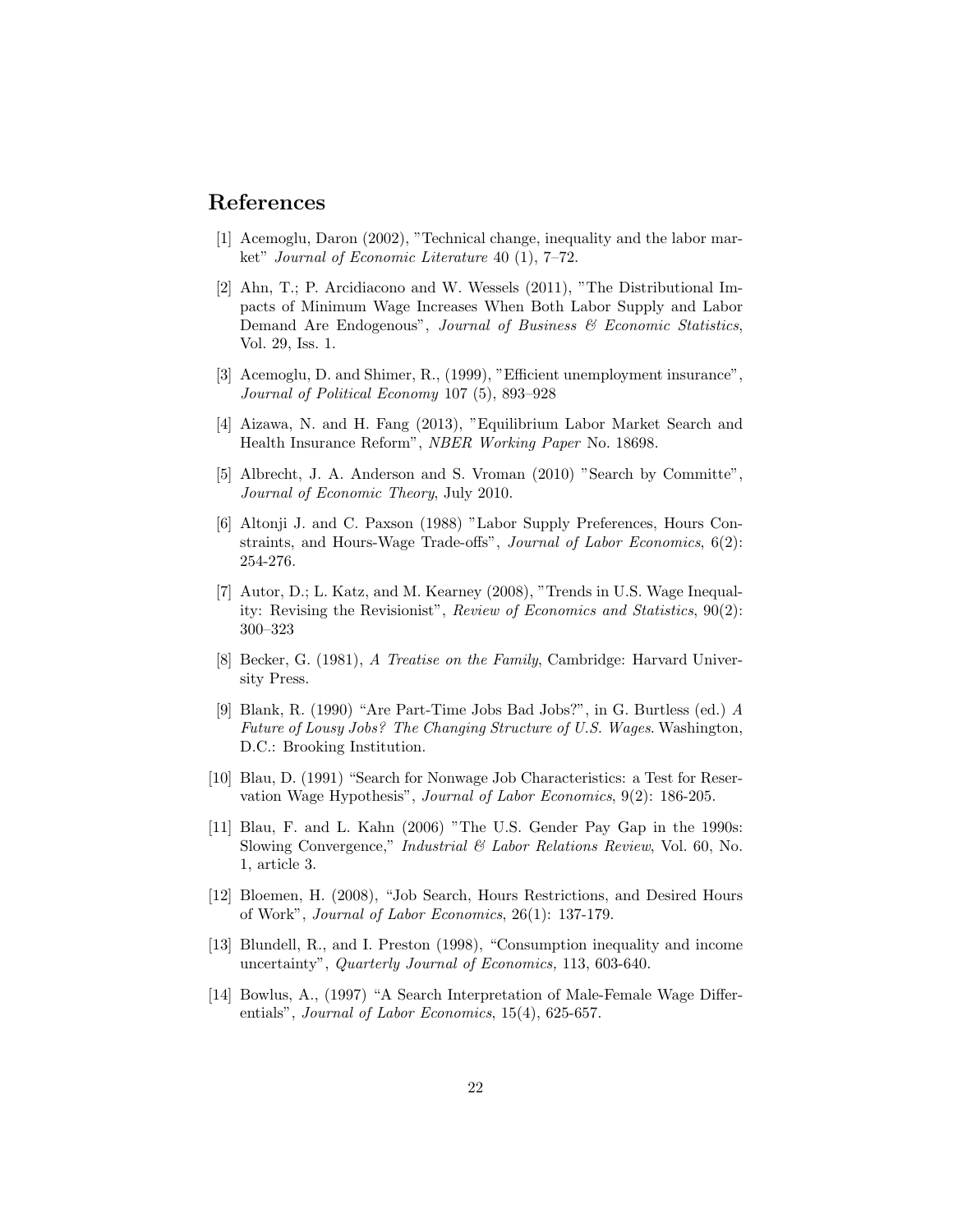- [15] Bowlus, Audra J. and Jean-Marc Robin (2004), "Twenty Years of Rising Inequality in US Lifetime Labor Values", Review of Economic Studies, 71(3), 709-743.
- [16] Bowlus, Audra J. and Jean-Marc Robin (2010), "An International Comparison of Lifetime Labor Income Values and Inequality: A Bounds Approach", Journal of the European Economic Association.
- [17] Cahuc, P., F. Postel-Vinay and J-M. Robin (2006) "Wage Bargaining with On-the-Job Search: Theory and Evidence", Econometrica 74(2), 323-364.
- [18] Chetty, R. (2006), "A New Method of Estimating Risk Aversion", American Economic Review 96: 1821–1834.
- [19] Compte, O. and Jehiel (2010) "Bargaining and Majority Rules: A Collective Search Perspective", Journal of Political Economy.
- [20] Dey, M. and C. Flinn (2008) "Household Search and Health Insurance Coverage", Journal of Econometrics 145: 43-63.
- [21] Dey, M. and C. Flinn (2005) "An Equilibrium Model of Health Insurance Provision and Wage Determination", Econometrica 73, 571-627.
- [22] Eckstein, Z. and E. Nagypal (2004), "The Evolution of U.S. Earnings Inequality: 1961-2002." Federal Reserve Bank of Minneapolis Quarterly Review 28 (December): 10-29.
- [23] Eckstein, Z. and G. van den Berg (2007), "Empirical labor search: A survey", Journal of Econometrics, 136: 531-564.
- [24] Eckstein, Z. and K. Wolpin (1995) "Duration to First Job and the Return to Schooling: Estimates from a Search-Matching Model", The Review of Economic Studies, 62(2), 263-286.
- [25] Erosa, A, L. Fuster and D. Restuccia, (2010) "A General Equilibrium Analysis of Parental Leave Policies", Review of Economic Dynamics,13: 742– 758.
- [26] Erosa, A, L. Fuster and D. Restuccia, (2002) "Fertility Decisions and Gender Differences in Labor Turnover, Employment, and Wages", Review of Economic Dynamics, 5: 856-891.
- [27] Fang, H. and A. Moro (2011), "Theories of Statistical Discrimination and Affirmative Action: A Survey", in: J. Benhabib, M. Jackson and A. Bisin (eds.) Handbook of Social Economics, Vol. 1A, The Netherlands: North-Holland.
- [28] Flabbi, L. (2010), "Gender Discrimination Estimation in a Search Model with Matching and Bargaining", *International Economic Review*, 51(3): 745-783.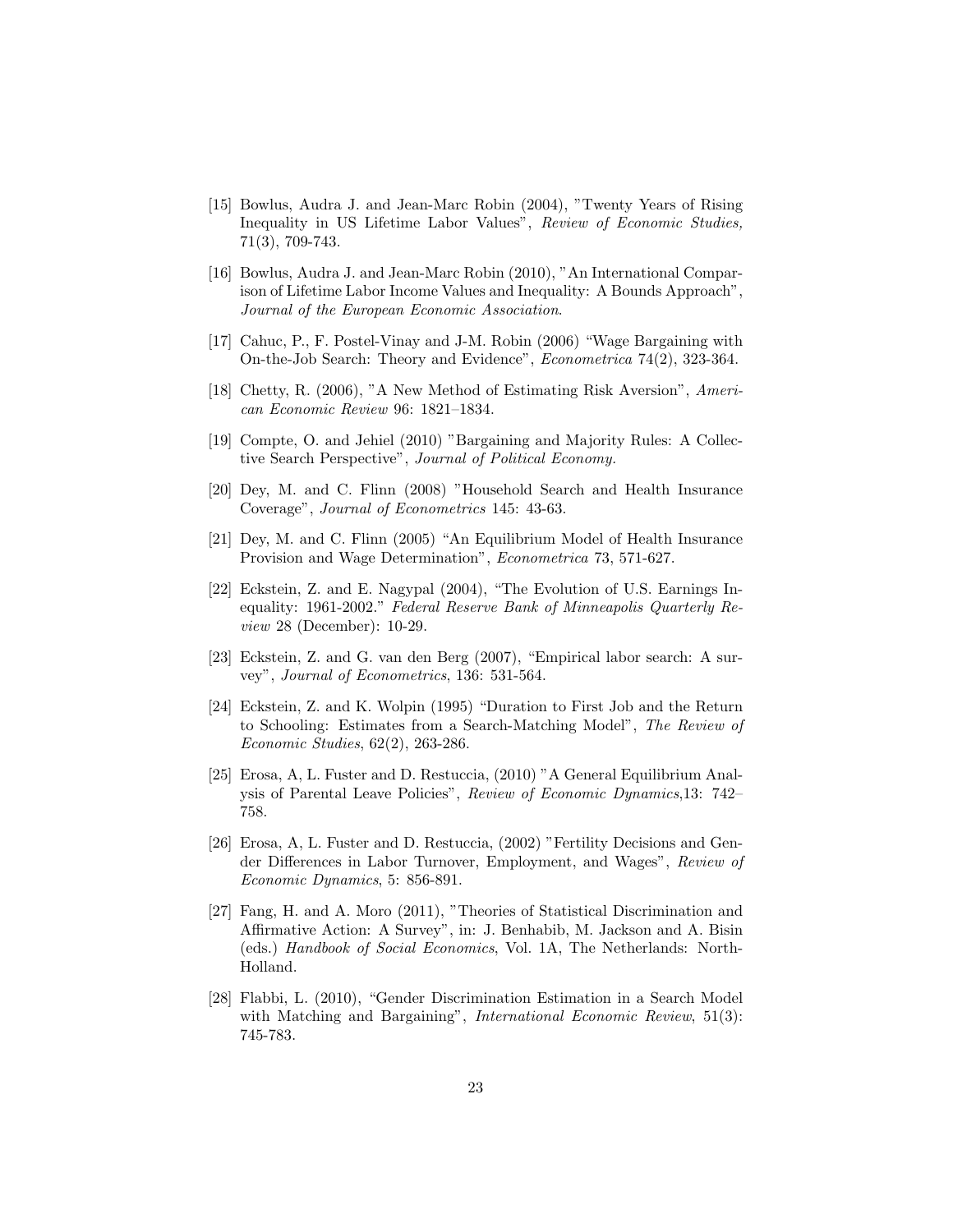- [29] Flabbi, L., and M. Leonardi (2010) "Sources of Earnings Inequality: Estimates from an On-the-Job Search Model of the U.S. Labor Market", European Economic Review, 54(6): 832-854, 2010.
- [30] Flabbi, L., and J. Mabli (2012), "Household Search or Individual Search: Does it Matter? Evidence from Lifetime Inequality Estimates", IZA Discussion Paper No., 6908.
- [31] Flabbi, L., and A. Moro (2012), "The Effect of Job Flexibility on Female Labor Market Outcomes: Estimates from a Search and Bargaining Model", Journal of Econometrics, 168: 81–95.
- [32] Flinn, C. (2006) "Minimum Wage Effects on Labor Market Outcomes under Search, Bargaining and Endogenous Contact Rates", Econometrica 73, 1013-1062.
- [33] Flinn, C. (2002), "Labour Market Structure and Inequality: A Comparison of Italy and the U.S." Review of Economic Studies, 69, 611-645.
- [34] Flinn, C. and J. Heckman (1982), "New Methods in Analyzing Structural Models of Labor Market Dynamics." Journal of Econometrics, 18, 115-168.
- [35] García Pérez, I. and S. Rendon (2012), "Family Job Search and Consumption", mimeo, SUNY-Stony Brook.
- [36] Gemici, A. (2011), "Family Migration and Labor Market Outcomes", mimeo, NYU.
- [37] Gørgens, T. (2002), "Reservation wages and working hours for recently unemployed US women", Labour Economics 9(1): 93-123.
- [38] Guler, B; F. Guvenen and G. Violante (2012), "Joint-Search Theory: New Opportunities and New Frictions", Journal of Monetary Economics, Vol. 59(4): 352-369.
- [39] Heathcote, J., F. Perri and G. Violante (2010), "Unequal We Stand: An Empirical Analysis of Economic Inequality in the United States", Review of Economic Dynamics, 13(1): 15–51.
- [40] Heathcote, J., K. Storesletten and G. Violante (2008), "Insurance and opportunities: A welfare analysis of labor market risk", Journal of Monetary Economics, 55: 501-525.
- [41] Kaplan, G. (2012) "Inequality and the Lifecycle" Quantitative Economics 3, 471?525.
- [42] Katz, L., and D. Autor (1999), "Changes in the Wage Structure and Earnings Inequality." Chapter 26 Handbook of Labor Economics vol.3A. Amsterdam North Holland.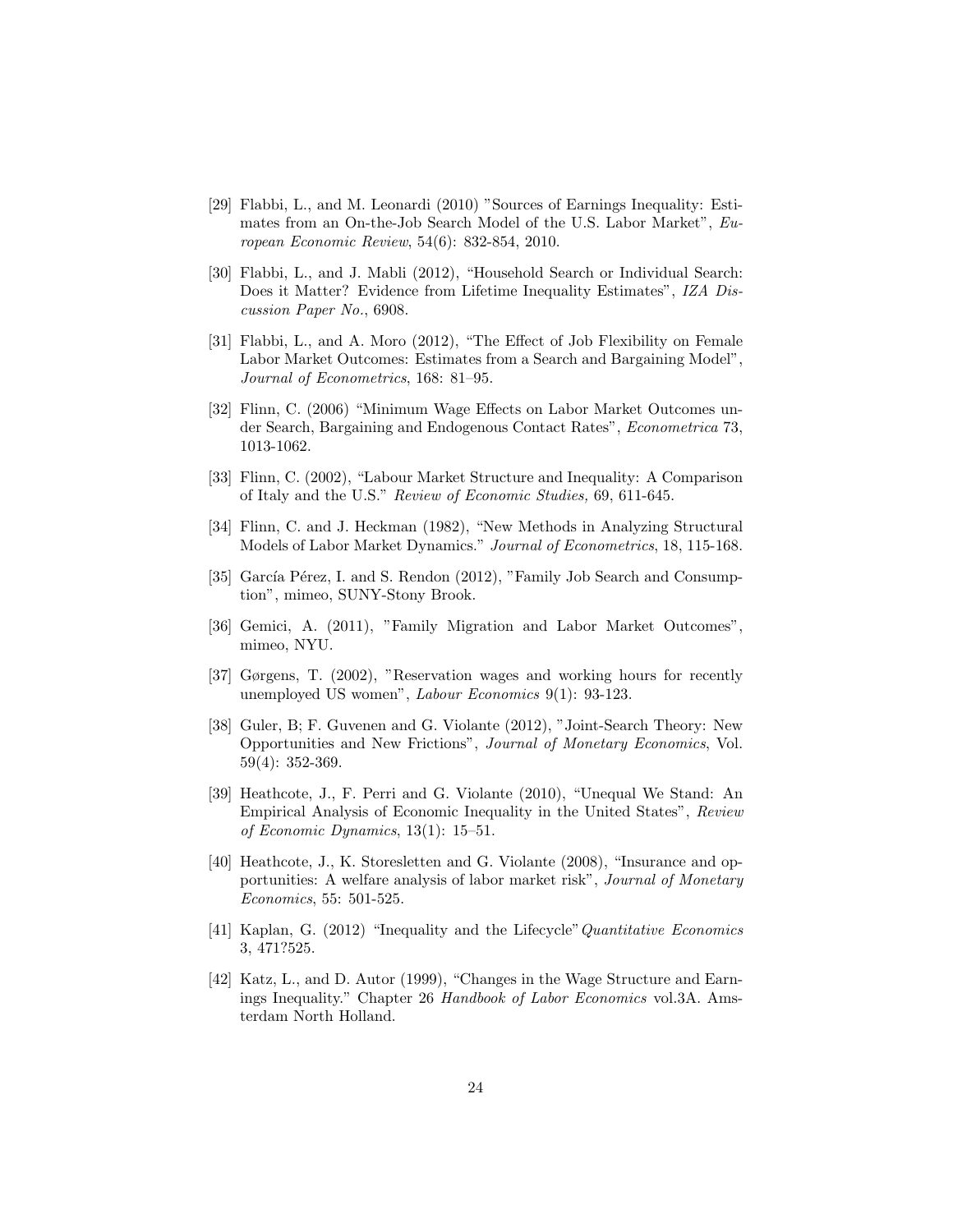- [43] Katz, Lawrence F., Murphy, Kevin M., (1992), "Changes in relative wages, 1963–1987: Supply and demand factors." Quarterly Journal of Economics 107 (1): 35–78.
- [44] Krueger, D. and Fabrizio Perri (2006), "Does Income Inequality Lead to Consumption Inequality? Evidence and Theory." Review of Economic Studies 73 (January): 163-93.
- [45] Lentz, R. (2009), "Optimal unemployment insurance in an estimated job search model with savings", Review of Economic Dynamics 12: 37–57.
- [46] Lentz, R. and Tranæs, T., (2005), "Job search and savings: Wealth effects and duration dependence", Journal of Labor Economics 23 (3), 467–490.
- [47] Lise, J. (2011), "On-the-Job Search and Precautionary Savings: Theory and Empirics of Earnings and Wealth Inequality", mimeo, UCL.
- [48] Meghir, C., R. Narita, and J-M Robin (2014), "Wages and Informality in Developing Countries", American Economic Review forthcoming.
- [49] Pissarides (2000) Equilibrium Unemployment Theory, Cambridge, MA: MIT Press.
- [50] Rendon, S. (2006) "Job Search and Asset Accumulation under Borrowing C onstraints", International Economic Review, Vol. 47, No. 1, pp. 233-263
- [51] Richard Rogerson, Robert Shimer and Randall Wright, "Search-Theoretic Models of the Labor Market: A Survey." Journal of Economic Literature, 2005, 43(4), pp. 959-88.
- [52] Yamaguchi, S. (2010) "Job Search, Bargaining, and Wage Dynamics", Journal of Labor Economics, Vol. 28, No. 3, pp. 595-631.
- [53] van der Klaauw and A. van Vuuren (2010), "Job search and academic achievement", European Economic Review, Volume 54, Issue 2, 294–316.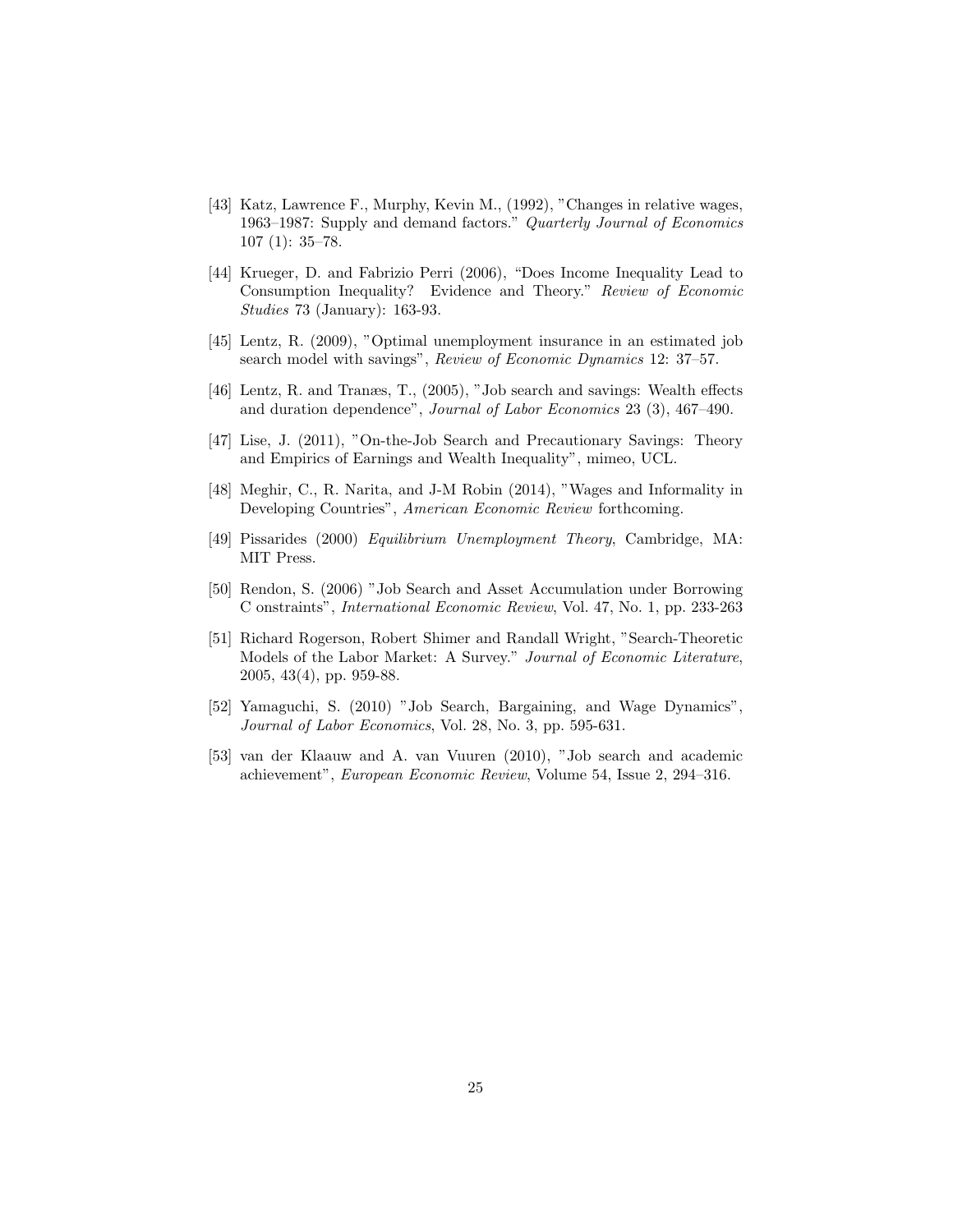Table 1: Household Labor Market States

| State  | Value Function                           | <b>Shocks</b>                                  |
|--------|------------------------------------------|------------------------------------------------|
| FT, FT | $V w_i, h^{ft}, w_j, h^{ft} $            | $\gamma_M, \eta^{ft}_M, \gamma_W, \eta^{ft}_W$ |
| FT, PT | $V\left[w_i, h^{ft}, w_j, h^{pt}\right]$ | $\gamma_M, \eta^{ft}_M, \gamma_W, \eta^{pt}_W$ |
| FT, U  | $T\left[w_i, h^{ft}\right]$              | $\gamma_M, \eta_M^{ft}, \lambda_W$             |
| PT, FT | $V\left[w_i, h^{pt}, w_j, h^{ft}\right]$ | $\gamma_M, \eta^{pt}_M, \gamma_W, \eta^{ft}_W$ |
| PT, PT | $V[w_i, h^{pt}, w_i, h^{pt}]$            | $\gamma_M, \eta^{pt}_M, \gamma_W, \eta^{pt}_W$ |
| PT, U  | $T[w_i, h^{pt}]$                         | $\gamma_M, \eta_M^{pt}, \lambda_W$             |
| U, FT  | $T w_i,h^{ft} $                          | $\lambda_M, \gamma_W, \eta^{ft}_W$             |
| U, PT  | $T[w_j, h^{pt}]$                         | $\lambda_M, \gamma_W, \eta^{pt}_W$             |
| U, U   | II                                       | $\lambda_M, \lambda_W$                         |

Notes: The states acronym are defined as follows: FT= employed full-time; PT= employed part-time;  $U=$  unemployed. The first position and the indexes i and H refers to husbands. The second postions and the indexes  $j$  and  $W$  refers to wives

 $\equiv$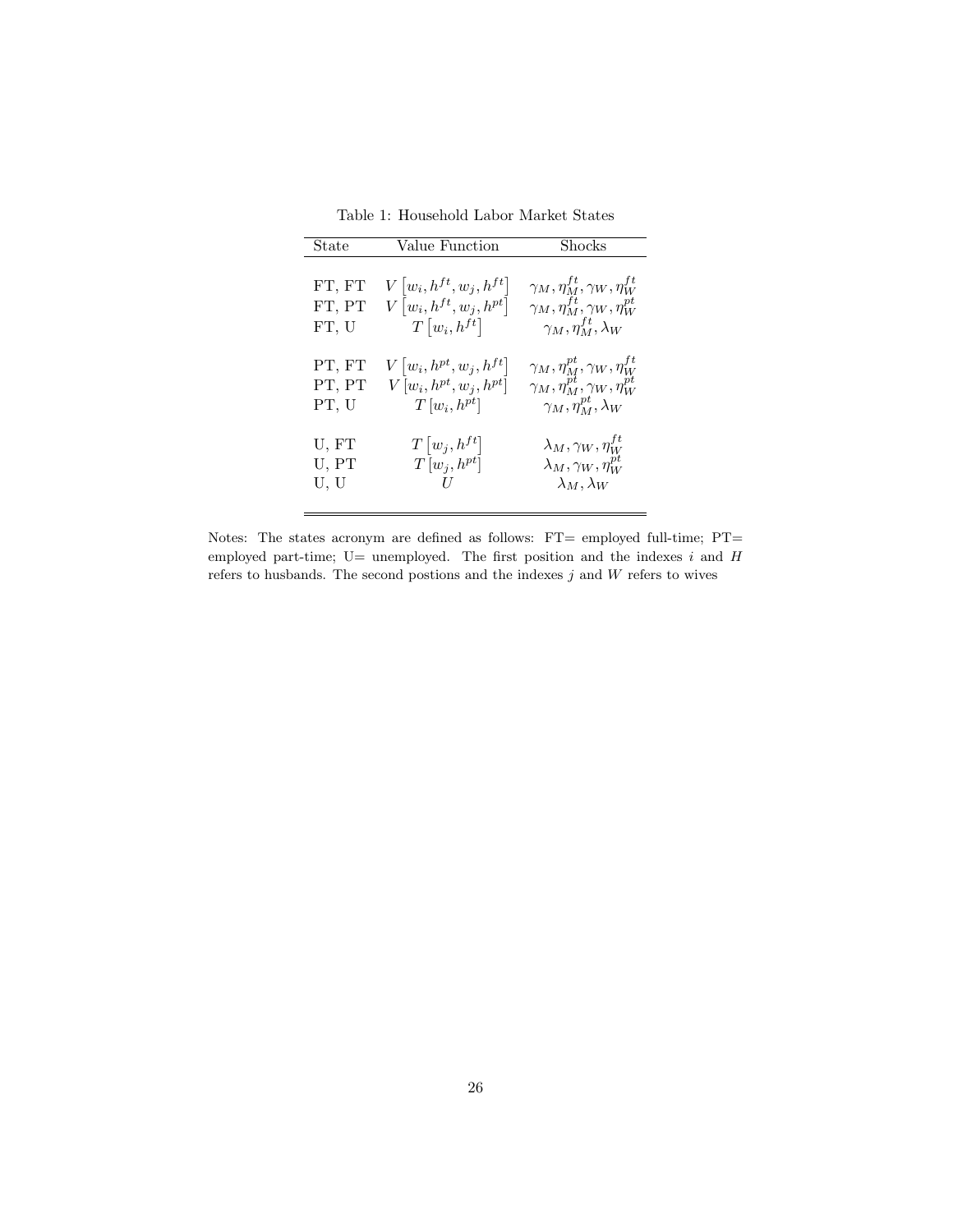|                   | Yes Children Younger than 18 |                       |           |        | No Children Younger than 18 |                       |          |           |  |
|-------------------|------------------------------|-----------------------|-----------|--------|-----------------------------|-----------------------|----------|-----------|--|
|                   | $N = 3,340$                  |                       |           |        |                             | $N = 644$             |          |           |  |
|                   | Tot.                         | Spouse Lab Mkt Status |           |        | Tot.                        | Spouse Lab Mkt Status |          |           |  |
|                   |                              |                       | Employed  | Unemp. |                             |                       | Employed | Unemp.    |  |
|                   |                              | FT                    | PT        |        |                             | FT                    | PT       |           |  |
| Females           |                              |                       |           |        |                             |                       |          |           |  |
|                   |                              |                       |           |        |                             |                       |          |           |  |
| Labor Mkt Status: |                              |                       |           |        |                             |                       |          |           |  |
| Employed FT       | 0.558                        | 0.556                 | 0.550     | 0.613  | 0.755                       | 0.779                 | 0.625    | 0.438     |  |
| Employed PT       | 0.265                        | 0.275                 | 0.217     | 0.113  | 0.168                       | 0.159                 | 0.313    | $0.188\,$ |  |
| Unemployed        | 0.177                        | 0.170                 | 0.233     | 0.275  | 0.078                       | 0.062                 | 0.063    | 0.375     |  |
| Hourly Wages:     |                              |                       |           |        |                             |                       |          |           |  |
| Employed FT       |                              |                       |           |        |                             |                       |          |           |  |
| Mean              | 15.02                        | 15.13                 | 14.94     | 13.08  | 15.79                       | 16.11                 | 11.28    | 12.11     |  |
| CV                | 0.517                        | 0.516                 | 0.537     | 0.504  | 0.510                       | 0.506                 | 0.479    | 0.371     |  |
| Employed PT       |                              |                       |           |        |                             |                       |          |           |  |
| Mean              | 12.72                        | 12.71                 | 13.35     | 12.27  | 12.87                       | 12.98                 | 11.01    | 14.30     |  |
| CV                | 0.605                        | 0.608                 | 0.605     | 0.501  | 0.555                       | 0.578                 | 0.432    | 0.385     |  |
| Weekly Earnings:  |                              |                       |           |        |                             |                       |          |           |  |
| Mean              | 528.1                        | 528.0                 | 543.9     | 516.9  | 607.1                       | 623.7                 | 404.1    | 459.0     |  |
| CV                | 0.640                        | 0.644                 | 0.632     | 0.553  | 0.584                       | 0.578                 | 0.563    | 0.425     |  |
|                   |                              |                       |           |        |                             |                       |          |           |  |
| Males             |                              |                       |           |        |                             |                       |          |           |  |
|                   |                              |                       |           |        |                             |                       |          |           |  |
| Labor Mkt Status: |                              |                       |           |        |                             |                       |          |           |  |
| Employed FT       | 0.916                        | 0.912                 | 0.950     | 0.878  | 0.901                       | 0.930                 | 0.852    | 0.720     |  |
| Employed PT       | 0.036                        | 0.035                 | 0.029     | 0.047  | 0.050                       | 0.041                 | 0.093    | 0.040     |  |
| Unemployed        | 0.048                        | 0.053                 | 0.020     | 0.074  | 0.050                       | 0.029                 | 0.056    | 0.240     |  |
| Hourly Wages:     |                              |                       |           |        |                             |                       |          |           |  |
| Employed FT       |                              |                       |           |        |                             |                       |          |           |  |
| Mean              | 18.91                        | 18.37                 | 20.09     | 18.74  | 19.29                       | 19.43                 | 19.78    | 16.37     |  |
| CV                | 0.509                        | 0.490                 | 0.471     | 0.616  | 0.490                       | 0.507                 | 0.384    | 0.513     |  |
| Employed PT       |                              |                       |           |        |                             |                       |          |           |  |
| Mean              | 15.57                        | 13.68                 | 16.96     | 18.73  | 12.52                       | 9.68                  | 14.90    | 29.00     |  |
| <b>CV</b>         | 0.681                        | $\,0.491\,$           | $0.556\,$ | 0.916  | 0.601                       | $\rm 0.374$           | 0.629    | 0.000     |  |
| Weekly Earnings:  |                              |                       |           |        |                             |                       |          |           |  |
| Mean              | 795.3                        | 771.8                 | 849.3     | 785.9  | 800.6                       | 808.9                 | 799.3    | 700.3     |  |
| CV                | 0.526                        | 0.508                 | 0.484     | 0.634  | 0.520                       | 0.536                 | 0.441    | 0.502     |  |
|                   |                              |                       |           |        |                             |                       |          |           |  |

Table 2: Descriptive Statistics: Cross-Sectional Components.

Notes: Data are from the 2001-2003 panel of the Survey of Income and Program Participation (SIPP). The cross-sectional moments are computed from the first pointin-time sample extracted from the panel. CV stands for Coefficient of Variation.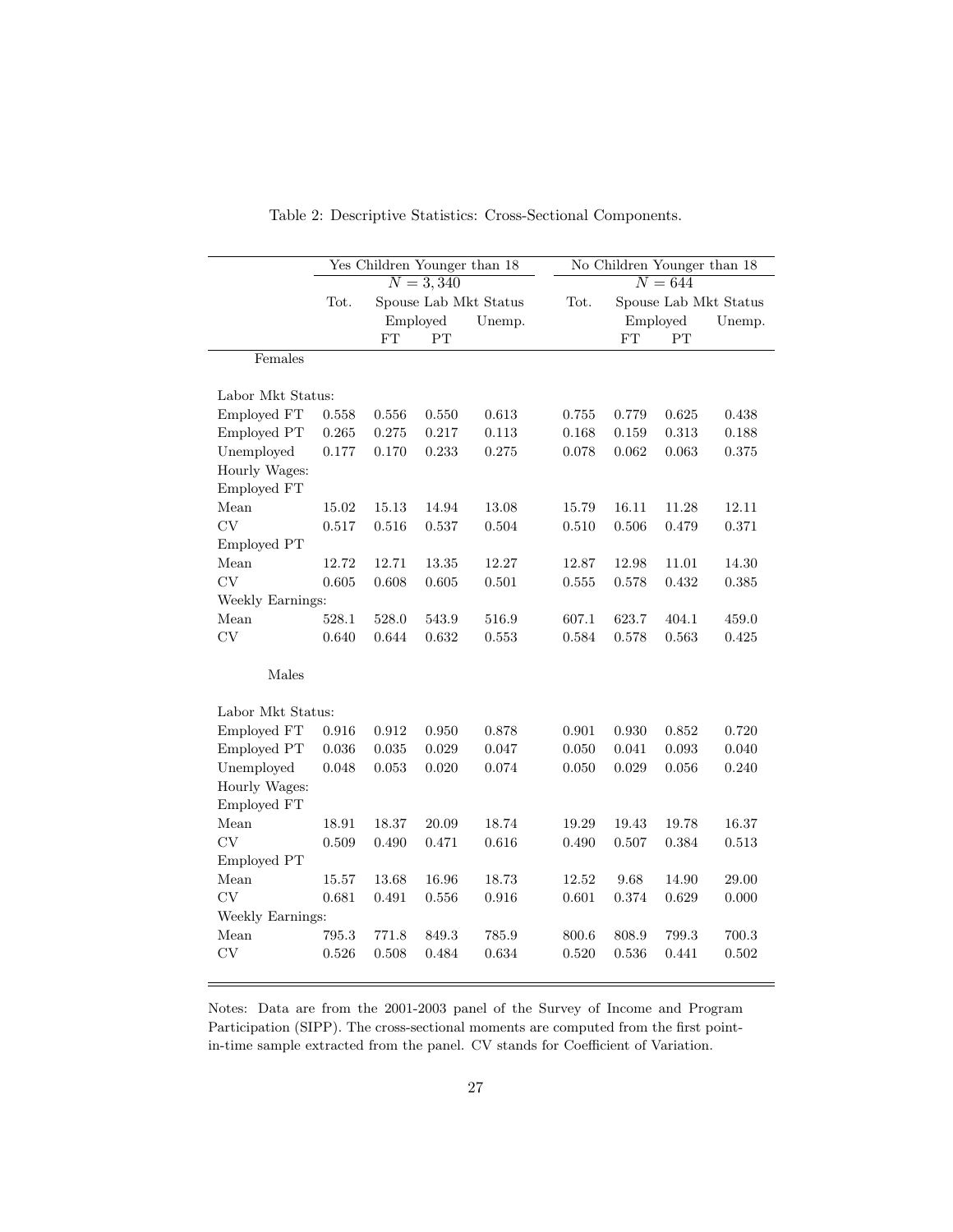|                        | Yes Children Younger than 18 |                       |           |       | No Children Younger than 18 |             |                       |       |
|------------------------|------------------------------|-----------------------|-----------|-------|-----------------------------|-------------|-----------------------|-------|
|                        | $N = 3,340$                  |                       |           |       | $\overline{N=644}$          |             |                       |       |
|                        | Tot.                         | Spouse Lab Mkt Status |           |       | Tot.                        |             | Spouse Lab Mkt Status |       |
|                        |                              |                       | Employed  | Unem. |                             |             | Employed              | Unem. |
|                        |                              | FT                    | PT        |       |                             | FT          | PT                    |       |
| Females                |                              |                       |           |       |                             |             |                       |       |
| Labor Mkt Transitions: |                              |                       |           |       |                             |             |                       |       |
| From Empl. FT to:      |                              |                       |           |       |                             |             |                       |       |
| Employed FT            | 0.902                        | 0.909                 | 0.879     | 0.796 | 0.926                       | $\,0.934\,$ | 0.800                 | 0.857 |
| Employed PT            | 0.050                        | 0.048                 | 0.091     | 0.061 | 0.037                       | 0.031       | 0.200                 | 0.000 |
| Unemployed             | 0.047                        | 0.042                 | 0.030     | 0.143 | 0.037                       | 0.035       | 0.000                 | 0.143 |
| From Empl. PT to:      |                              |                       |           |       |                             |             |                       |       |
| Employed FT            | 0.090                        | 0.093                 | 0.077     | 0.000 | 0.111                       | 0.087       | 0.400                 | 0.000 |
| Employed PT            | 0.812                        | 0.807                 | 0.923     | 0.889 | 0.889                       | 0.913       | 0.600                 | 1.000 |
| Unemployed             | 0.097                        | 0.100                 | 0.000     | 0.111 | 0.000                       | 0.000       | 0.000                 | 0.000 |
| From Unemp. to:        |                              |                       |           |       |                             |             |                       |       |
| Employed FT            | 0.084                        | 0.088                 | 0.000     | 0.091 | 0.080                       | 0.111       | 0.000                 | 0.000 |
| Employed PT            | 0.071                        | 0.073                 | 0.000     | 0.091 | 0.080                       | 0.056       | 0.000                 | 0.167 |
| Unemployed             | 0.845                        | 0.838                 | 1.000     | 0.818 | 0.840                       | 0.833       | 1.000                 | 0.833 |
|                        |                              |                       |           |       |                             |             |                       |       |
| Males                  |                              |                       |           |       |                             |             |                       |       |
| Labor Mkt Transitions: |                              |                       |           |       |                             |             |                       |       |
| From Empl. FT to:      |                              |                       |           |       |                             |             |                       |       |
| Employed FT            | 0.960                        | 0.954                 | 0.974     | 0.958 | 0.948                       | 0.947       | 0.978                 | 0.889 |
| Employed PT            | 0.016                        | 0.019                 | 0.012     | 0.012 | 0.017                       | 0.018       | 0.022                 | 0.000 |
| Unemployed             | 0.024                        | 0.027                 | 0.014     | 0.031 | 0.034                       | 0.035       | 0.000                 | 0.111 |
| From Empl. PT to:      |                              |                       |           |       |                             |             |                       |       |
| Employed FT            | 0.300                        | 0.333                 | 0.231     | 0.286 | 0.313                       | 0.400       | 0.200                 | 0.000 |
| Employed PT            | 0.650                        | 0.636                 | 0.769     | 0.571 | 0.688                       | 0.600       | 0.800                 | 1.000 |
| Unemployed             | 0.050                        | 0.030                 | 0.000     | 0.143 | 0.000                       | 0.000       | 0.000                 | 0.000 |
| From Unemp. to:        |                              |                       |           |       |                             |             |                       |       |
| Employed FT            | 0.438                        | 0.469                 | 0.556     | 0.318 | 0.375                       | 0.286       | 0.667                 | 0.333 |
| Employed PT            | 0.013                        | 0.000                 | $0.000\,$ | 0.045 | 0.063                       | 0.000       | 0.333                 | 0.000 |
| Unemployed             | 0.550                        | 0.531                 | 0.444     | 0.636 | 0.563                       | 0.714       | 0.000                 | 0.667 |

Table 3: Descriptive Statistics: Longitudinal Components.

Notes: Data are from the 2001-2003 panel of the Survey of Income and Program Participation (SIPP). The transitions proportions are computed from the first pointin-time sample extracted from the panel to the point-in-time sample extracted three months later.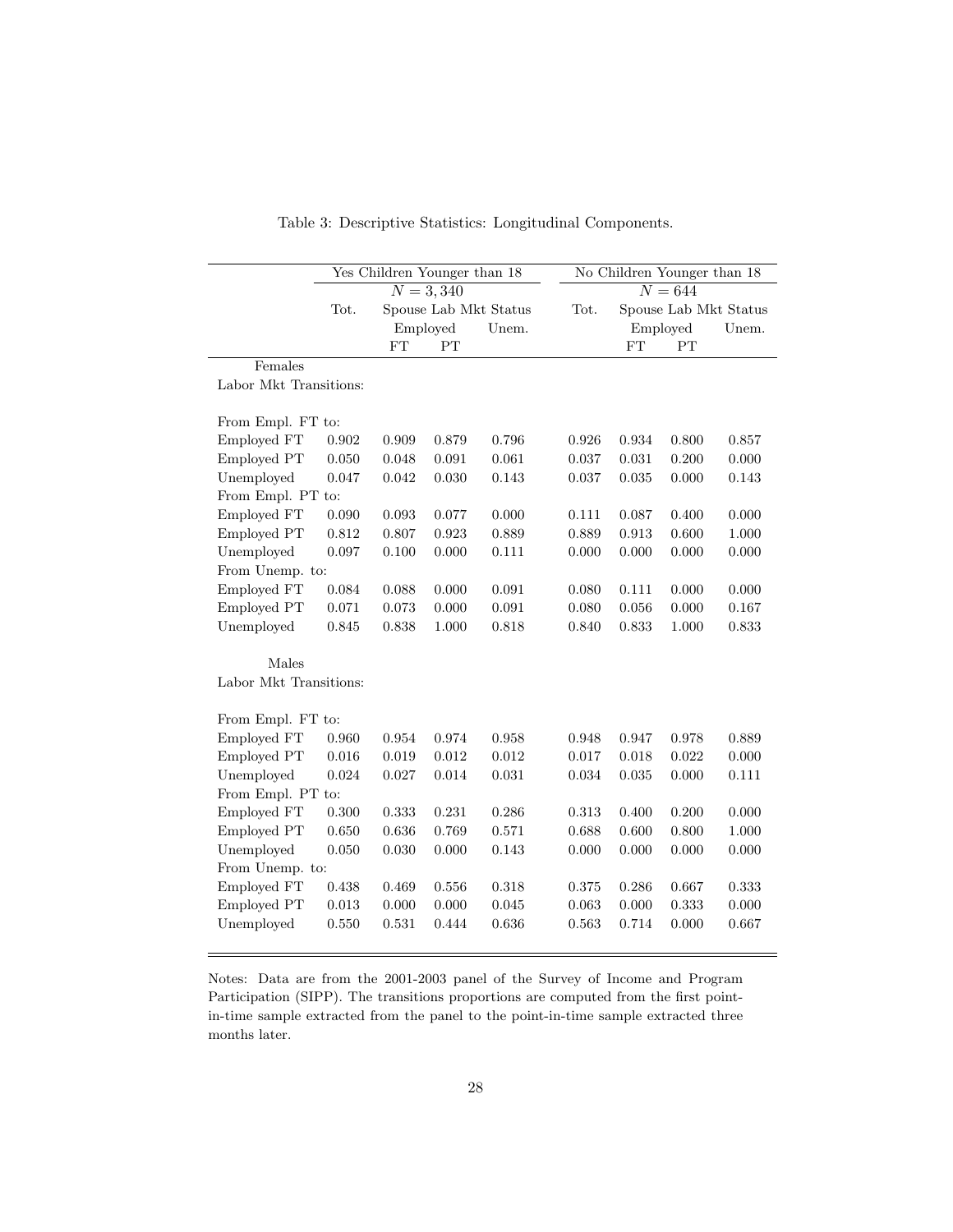|                  |              | Yes Children Younger than 18 |              | No Children Younger than 18 |
|------------------|--------------|------------------------------|--------------|-----------------------------|
|                  | <b>Wives</b> | Husbands                     | <b>Wives</b> | Husbands                    |
|                  |              |                              |              |                             |
| $\lambda$        | 0.2356       | 0.2993                       | 0.2568       | 0.3198                      |
|                  | (0.0168)     | (0.0299)                     | (0.0156)     | (0.0227)                    |
| $\gamma$         | 0.0857       | 0.1179                       | 0.0932       | 0.1216                      |
|                  | (0.0041)     | (0.0117)                     | (0.0057)     | (0.0130)                    |
| $\eta^{pt}$      | 0.0127       | 0.0191                       | 0.0171       | 0.0193                      |
|                  | (0.0020)     | (0.0006)                     | (0.0008)     | (0.0014)                    |
| $\eta^{ft}$      | 0.0153       | 0.0149                       | 0.0186       | 0.0172                      |
|                  | (0.0034)     | (0.0009)                     | (0.0016)     | (0.0006)                    |
|                  |              |                              |              |                             |
| $\mu^{pt}$       | 2.1986       | 2.0361                       | 2.2046       | 2.0225                      |
|                  | (0.0502)     | (0.0881)                     | (0.0578)     | (0.0886)                    |
| $\mu^{ft}$       | 1.9497       | 1.9369                       | 2.0265       | 1.9783                      |
|                  | (0.0259)     | (0.0382)                     | (0.0366)     | (0.0651)                    |
| $\sigma^{pt}$    | 0.4566       | 0.6871                       | 0.4649       | 0.6518                      |
|                  | (0.0216)     | (0.0399)                     | (0.0194)     | (0.0425)                    |
| $\sigma^{ft}$    | 0.4103       | 0.6637                       | 0.3794       | 0.6461                      |
|                  | (0.0267)     | (0.0164)                     | (0.0105)     | (0.0188)                    |
| $\boldsymbol{p}$ | 0.1819       | 0.0588                       | 0.1626       | 0.0511                      |
|                  | (0.0141)     | (0.0045)                     | (0.0044)     | (0.0056)                    |
|                  |              |                              |              |                             |
| $\alpha$         | 0.2082       | 0.1248                       | 0.1564       | 0.1175                      |
|                  | (0.0075)     | (0.0060)                     | (0.0081)     | (0.0113)                    |
| $\delta$         |              | 0.0439                       |              | 0.0475                      |
|                  |              | (0.0024)                     |              | (0.0017)                    |
| β                | 0.0488       | 0.0547                       | 0.0472       | 0.0470                      |
|                  | (0.0029)     | (0.0035)                     | (0.0019)     | (0.0020)                    |
| N                |              | 3,340                        |              | 644                         |
|                  |              |                              |              |                             |

Table 4: MSM Estimation Results: Parameter Estimates.

Notes: Data are from the 2001-2003 SIPP. Standard errors in parentheses are computed by boostrap with 30 replications.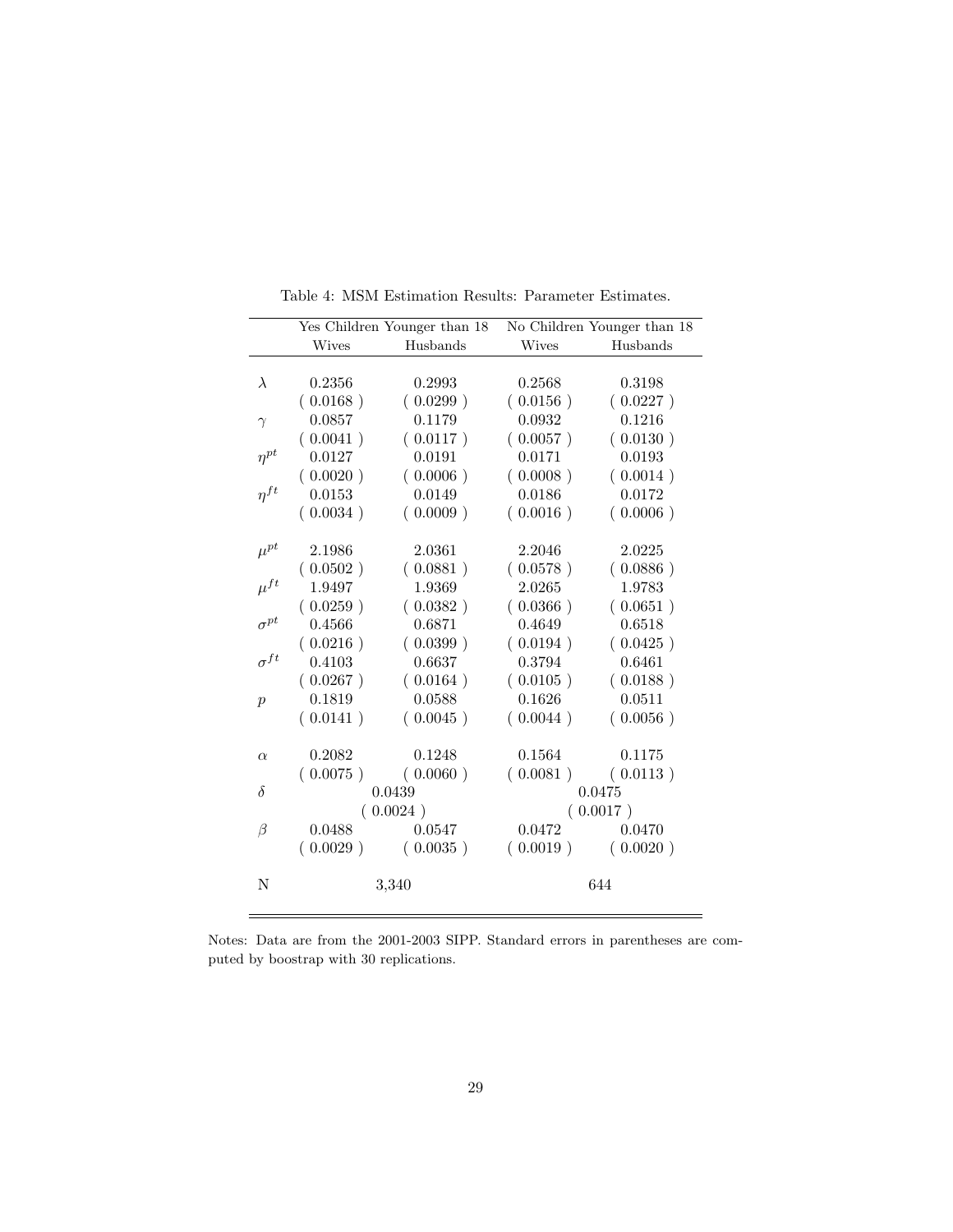|              |              | Yes Children Younger than 18 | No Children Younger than 18 |          |  |
|--------------|--------------|------------------------------|-----------------------------|----------|--|
|              | <b>Wives</b> | Husbands                     | <b>Wives</b>                | Husbands |  |
|              |              |                              |                             |          |  |
| Wage Offers: |              |                              |                             |          |  |
| E[w]         | 8.073        | 8.709                        | 8.471                       | 8.931    |  |
|              | (0.284)      | (0.325)                      | (0.276)                     | (0.487)  |  |
| V[w]         | 12.985       | 42.285                       | 12.624                      | 41.373   |  |
|              | (1.769)      | (4.156)                      | (1.146)                     | (4.721)  |  |
| E[w pt]      | 10.003       | 9.701                        | 10.102                      | 9.346    |  |
|              | (0.429)      | (0.891)                      | (0.597)                     | (0.905)  |  |
| V[w pt]      | 23.193       | 56.789                       | 24.621                      | 46.229   |  |
|              | (2.386)      | (13.540)                     | (4.126)                     | (12.241) |  |
| E[w]ft       | 7.644        | 8.647                        | 8.154                       | 8.908    |  |
|              | (0.248)      | (0.336)                      | (0.318)                     | (0.523)  |  |
| V[w]ft]      | $10.715\,$   | 41.378                       | 10.295                      | 41.111   |  |
|              | (1.835)      | (4.604)                      | (1.237)                     | (5.159)  |  |
| Durations:   |              |                              |                             |          |  |
| $E[t_o U]$   | 4.244        | 3.341                        | 3.893                       | 3.127    |  |
|              | (0.272)      | (0.251)                      | (0.209)                     | (0.251)  |  |
| $E[t_o E]$   | 11.674       | 8.479                        | 10.734                      | 8.222    |  |
|              | (0.470)      | (1.262)                      | (0.571)                     | (1.038)  |  |
| $E[t_e pt]$  | 78.634       | 52.331                       | 58.343                      | 51.817   |  |
|              | (9.511)      | (1.966)                      | (2.680)                     | (4.605)  |  |
| $E[t_e ft]$  | 65.498       | 67.295                       | 53.620                      | 58.301   |  |
|              | (10.357)     | (4.115)                      | (5.457)                     | (2.098)  |  |
|              |              |                              |                             |          |  |

Table 5: MSM Estimation Results: Implied Values.

Notes: Data are from the 2001-2003 SIPP. Standard errors in parentheses are computed by boostrap with 30 replications. w are hourly wages; PT and FT part-time and full-time;  $t_o$  durations in months before job offer shock;  $t_e$  durations in months before job termination shock;  $E$  expected value;  $V$  variance.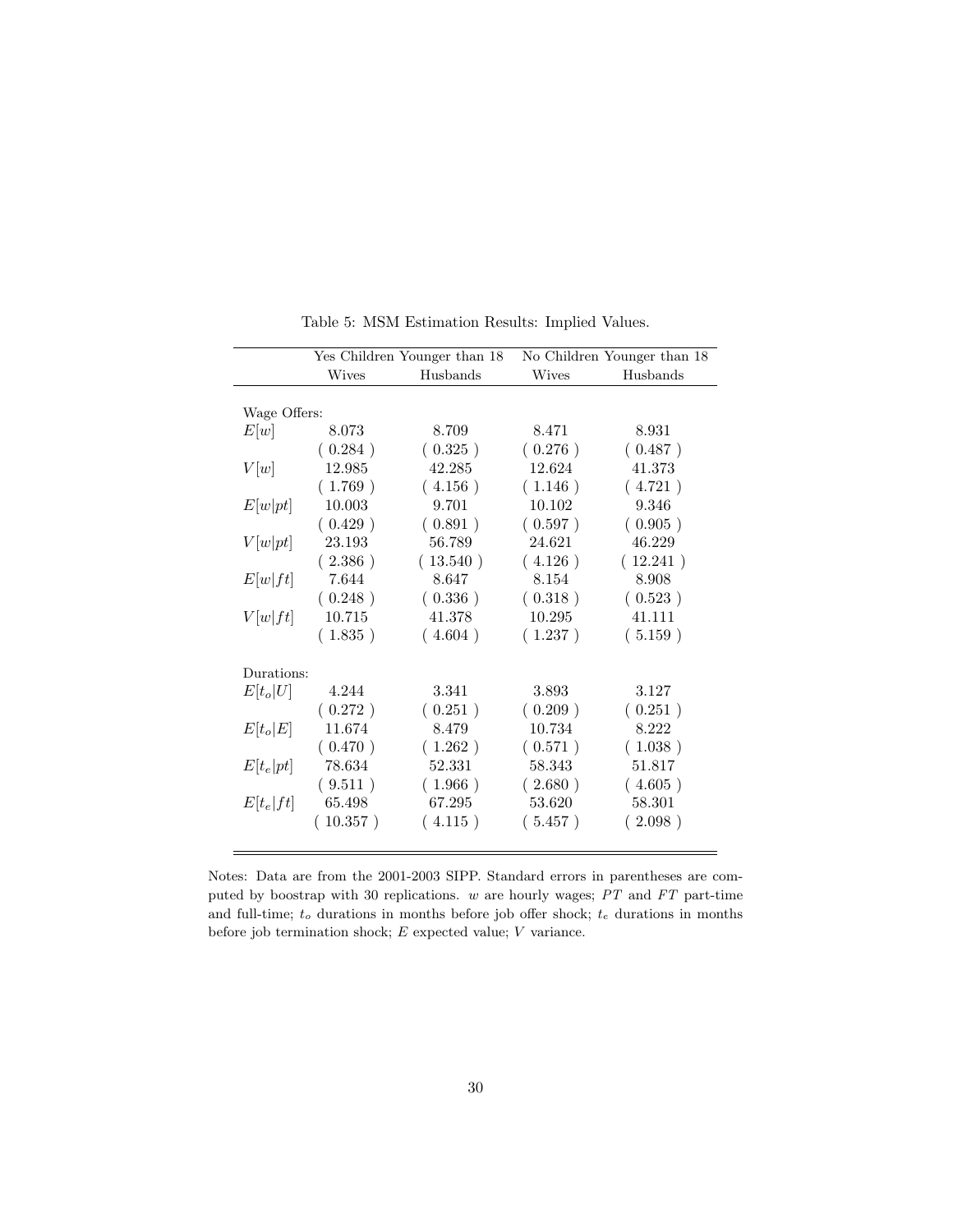|                              |                          | Household |                             |        | <b>Wives</b> | Husbands |          |  |
|------------------------------|--------------------------|-----------|-----------------------------|--------|--------------|----------|----------|--|
|                              | Utility                  | Wages     | Earnings                    | Wages  | Earnings     | Wages    | Earnings |  |
|                              |                          |           |                             |        |              |          |          |  |
| Yes Children Younger than 18 |                          |           |                             |        |              |          |          |  |
|                              | Lifetime Variables:      |           |                             |        |              |          |          |  |
| GE(0)                        | 0.0235                   | 0.0141    | 0.0159                      | 0.0251 | 0.0309       | 0.0282   | 0.0302   |  |
| GE(1)                        | 0.0236                   | 0.0145    | 0.0163                      | 0.0241 | 0.0289       | 0.0297   | 0.0317   |  |
| GE(2)                        | 0.0240                   | 0.0152    | 0.0171                      | 0.0242 | 0.0282       | 0.0325   | 0.0347   |  |
|                              |                          |           |                             |        |              |          |          |  |
|                              | Cross-section Variables: |           |                             |        |              |          |          |  |
| GE(0)                        | 0.0286                   | 0.1014    | 0.1056                      | 0.0504 | 0.0563       | 0.1387   | 0.1436   |  |
| GE(1)                        | 0.0262                   | 0.0907    | 0.0943                      | 0.0491 | 0.0541       | 0.1313   | 0.1342   |  |
| GE(2)                        | 0.0250                   | 0.0914    | 0.0953                      | 0.0516 | 0.0554       | 0.1444   | 0.1465   |  |
|                              |                          |           |                             |        |              |          |          |  |
|                              |                          |           | No Children Younger than 18 |        |              |          |          |  |
|                              | Lifetime Variables:      |           |                             |        |              |          |          |  |
| GE(0)                        | 0.0225                   | 0.0113    | 0.0124                      | 0.0145 | 0.0142       | 0.0251   | 0.0269   |  |
| GE(1)                        | 0.0226                   | 0.0117    | 0.0129                      | 0.0150 | 0.0144       | 0.0266   | 0.0284   |  |
| GE(2)                        | 0.0230                   | 0.0124    | 0.0137                      | 0.0158 | 0.0148       | 0.0292   | 0.0312   |  |
|                              |                          |           |                             |        |              |          |          |  |
|                              | Cross-section Variables: |           |                             |        |              |          |          |  |
| GE(0)                        | 0.0302                   | 0.0958    | 0.1009                      | 0.0565 | 0.0593       | 0.1444   | 0.1510   |  |
| GE(1)                        | 0.0270                   | 0.0859    | 0.0899                      | 0.0564 | 0.0565       | 0.1361   | 0.1405   |  |
| GE(2)                        | 0.0253                   | 0.0865    | 0.0905                      | 0.0601 | 0.0573       | 0.1481   | 0.1520   |  |
|                              |                          |           |                             |        |              |          |          |  |

Table 6: Household Inequality in the Benchmark Model.

Notes: Inequality Indexes are computed over variables obtained by simulating the model at the estimated benchmark values reported in Table 4. Lifetime variables are defined in Equation 3.  $GE(\nu)$  are indicators belonging to the the Generalized Entropy class (see Equation 4). Specifically,  $GE(2)$  is half the square of the coefficient of variation,  $GE(1)$  is the Theil entropy index, and  $GE(0)$  is the mean log deviation.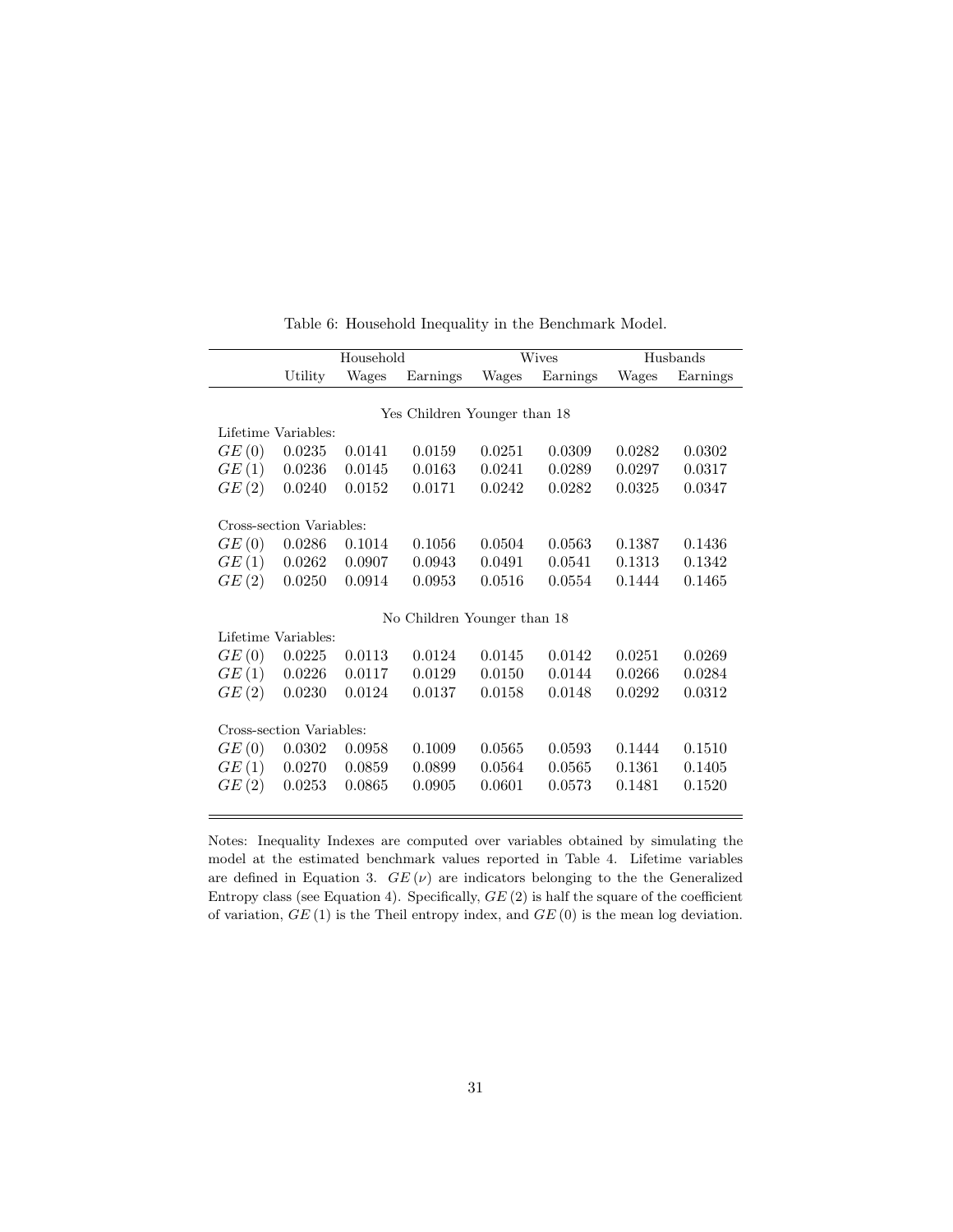Table 7: Household Inequality: Impact of Labor Market Structure.

| Experiments                  | Mean    |         | GE(2)  |          |
|------------------------------|---------|---------|--------|----------|
|                              | Utility | Utility | Wages  | Earnings |
|                              |         |         |        |          |
| Yes Children Younger than 18 |         |         |        |          |
| Lifetime Variables:          |         |         |        |          |
| Benchmark                    | 379.5   | 0.0240  | 0.0171 | 0.0152   |
| Reduce Frictions (RF)        | 394.2   | 0.0186  | 0.0148 | 0.0132   |
| RF and Increase Turnover     | 385.3   | 0.0208  | 0.0128 | 0.0117   |
| Increase Part-Time Offers    | 379.0   | 0.0244  | 0.0164 | 0.0145   |
| Decrease Part-Time Offers    | 379.5   | 0.0239  | 0.0174 | 0.0160   |
| Mean-Preserving Spread Wage  | 394.3   | 0.0202  | 0.0456 | 0.0409   |
| Cross-section Variables:     |         |         |        |          |
| Benchmark                    | 1.889   | 0.0250  | 0.0953 | 0.0914   |
| Reduce Frictions (RF)        | 1.951   | 0.0209  | 0.0868 | 0.0831   |
| RF and Increase Turnover     | 1.905   | 0.0239  | 0.0923 | 0.0882   |
| Increase Part-Time Offers    | 1.892   | 0.0260  | 0.0993 | 0.0945   |
| Decrease Part-Time Offers    | 1.881   | 0.0259  | 0.0899 | 0.0881   |
| Mean-Preserving Spread Wage  | 1.987   | 0.0262  | 0.2243 | 0.2082   |
| No Children Younger than 18  |         |         |        |          |
| Lifetime Variables:          |         |         |        |          |
| Benchmark                    | 422.2   | 0.0230  | 0.0137 | 0.0124   |
| Reduce Frictions (RF)        | 439.8   | 0.0172  | 0.0114 | 0.0108   |
| RF and Increase Turnover     | 429.9   | 0.0194  | 0.0098 | 0.0092   |
| Increase Part-Time Offers    | 421.1   | 0.0233  | 0.0133 | 0.0123   |
| Decrease Part-Time Offers    | 423.6   | 0.0222  | 0.0139 | 0.0128   |
| Mean-Preserving Spread Wage  | 442.6   | 0.0206  | 0.0265 | 0.0243   |
| Cross-section Variables:     |         |         |        |          |
| Benchmark                    | 2.104   | 0.0253  | 0.0905 | 0.0865   |
| Reduce Frictions (RF)        | 2.179   | 0.0203  | 0.0769 | 0.0732   |
| RF and Increase Turnover     | 2.126   | 0.0231  | 0.0879 | 0.0833   |
| Increase Part-Time Offers    | 2.111   | 0.0247  | 0.0885 | 0.0832   |
| Decrease Part-Time Offers    | 2.102   | 0.0248  | 0.0850 | 0.0833   |
| Mean-Preserving Spread Wage  | 2.215   | 0.0264  | 0.1540 | 0.1464   |
|                              |         |         |        |          |

Notes:  $GE(2)$  is half the square of the coefficient of variation. Each experiment changes a specific set of parameters by 50% leaving the rest at the benchmark values. Specifically, Reduce Frictions: increase  $(\lambda_{W,M}, \gamma_{W,M})$ ; Reduce Frictions and Increase Turnover: increase  $(\lambda_{W,M}, \gamma_{W,M})$  and  $(\eta_{W,M}^{PT}, \eta_{W,M}^{FT})$ ; Increase Part-Time Offers: increase  $(p_{W,M});$  Reduce Part-Time Offers: decrease  $(p_{W,M});$  Mean Preserving Spread Wage: change  $(\mu_{W,M}^{PT}, \sigma_{W,M}^{PT}, \mu_{W,M}^{FT}, \sigma_{W,M}^{FT})$  so that the Coefficient of Variation in wage offers increases but the mean is unchanged.